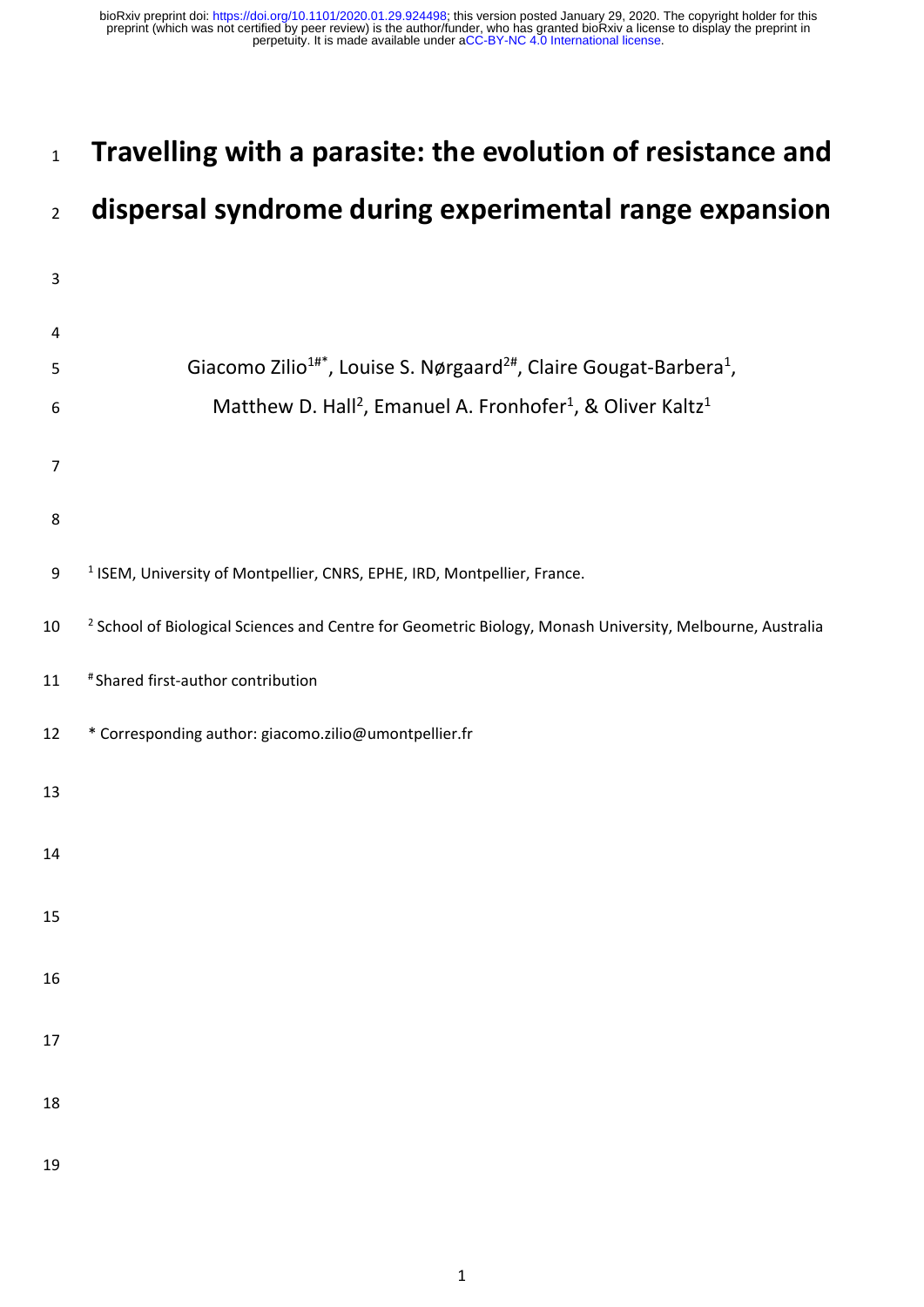# **Abstract**

 Spatial dynamics of range-shifting species can be deeply affected by biotic interactions. One ubiquitous type of biotic interaction involves parasites. These can affect nearly all biological systems and impose major 23 selective pressure on the host, leading to rapid evolutionary responses. Despite the potentially large impact of parasites, their role on host dispersal and subsequent range expansions remains mostly unexplored.

 Therefore, we investigated whether parasites affect and alter host evolution during experimental range expansions. Using microbial model organisms spreading in microcosm landscapes, we found multi-trait 27 evolution and rapid evolutionary shifts in dispersal syndromes due to spatial dynamics and parasitism. As 28 predicted by theory, hosts that had evolved in the absence of parasites changed their movement pattern and increased dispersal at the range margins. The presence of parasites during the range expansion reshaped host phenotypic divergence between front and core, with hosts exhibiting overall reduced dispersal but increased resistance in the front. We suggest that the evolved differences in resistance and other host traits may be associated with a trade-off between dispersal and foraging efficiency.

 Our work shows that the eco-evolutionary interactions between host and parasite during range expansions can shift the contenders to novel evolutionary trajectories and result in unexpected evolutionary outcomes. Understanding and finding general patterns to these complex dynamics is of critical relevance for conservation and disease management.

## **Keywords**

 Dispersal syndromes, eco-evolutionary dynamics, experimental evolution, host-parasite interactions, parasitism, range expansions, resistance

- 
- 
- 
- 
- 
- 
-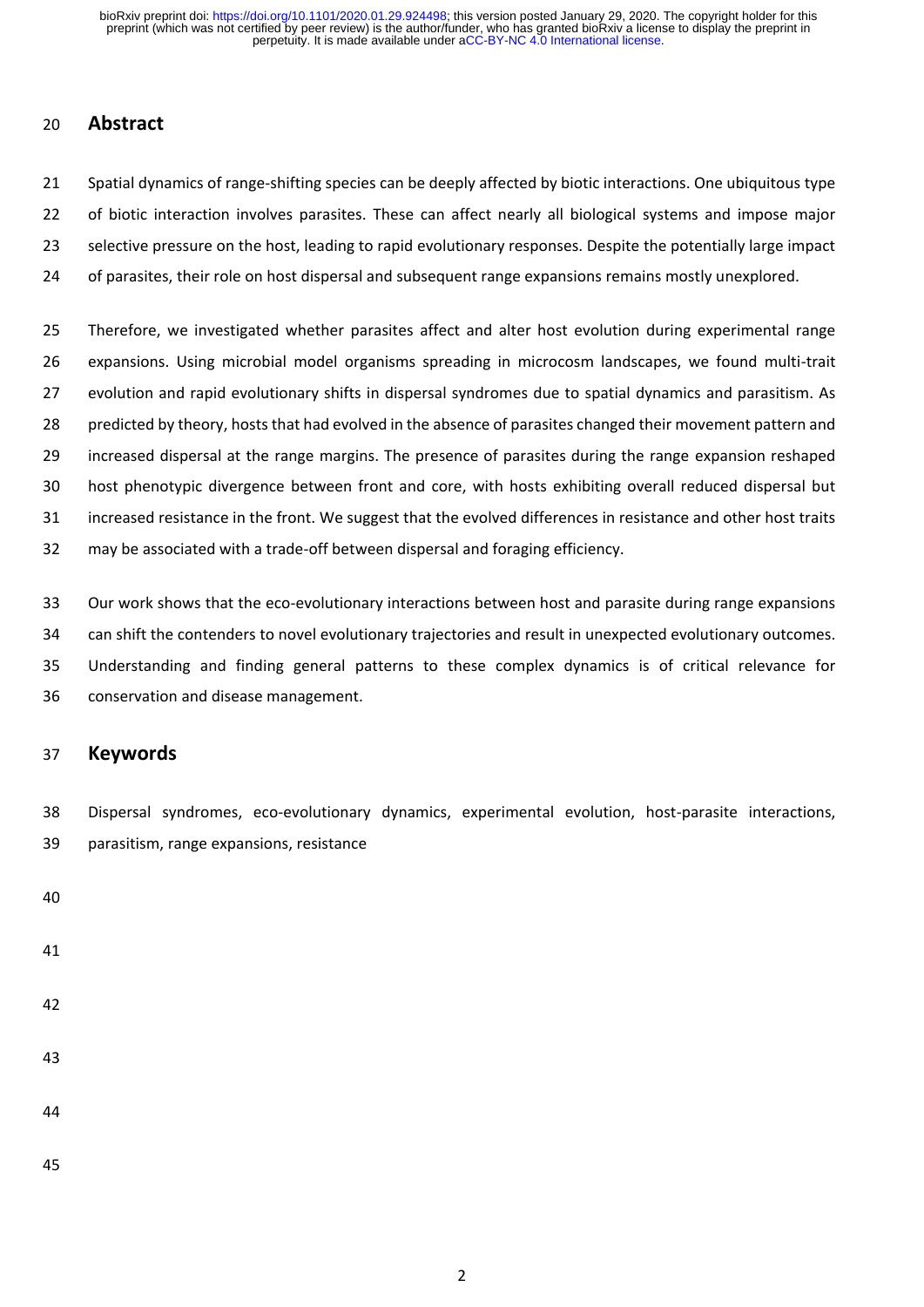## **Introduction**

 Species are on the move, and their ability to shift ranges and track climate changes have become crucial to escape the risk of extinction (Thomas et al., 2004) and respond to the climate crisis and the anthropogenic alteration of the environment (Hill et al., 1999; Parmesan and Yohe, 2003). Additionally, biological range expansions can affect biodiversity, community structure and ecosystem functioning (Hastings et al., 2005; Pecl et al., 2017). Despite the importance of such dynamics, it is rarely considered how biotic interactions such as parasitism may affect the final outcome (Kubish et al. 2014). The expanding species may carry or encounter a parasite along the way and establish a new (co)evolution history, which may determine or alter the spatial spread. This could potentially lead to disease outbreaks and unpredictable results, with great concern for human health and agriculture (Poulin, 2017).

 The evolution of dispersal (Bowler and Benton, 2005; Clobert et al., 2012; Ronce, 2007) and dispersal syndromes, the covariation between dispersal and other dispersal-related traits (Clobert et al., 2009, 2012; Cote et al., 2017; Stevens et al., 2014), is a well-established phenomenon highly supported by theoretical and growing empirical evidence (reviewed in Kubisch et al., 2014). It has the potential to accelerate range expansions between core and front populations, alter metapopulation dynamics and generate unexpected eco-evolutionary feedbacks (Govaert et al., 2019; Hanski, 2012; Legrand et al., 2017). However, how parasitism, the most common and ubiquitous form of biotic interaction, might affect the evolution of such dispersal syndromes remain largely unexplored. In fact, the increase of dispersal due to spatial selection, spatially assortative mating or kin competition has been usually considered in single species, e.g. bacteria (Koskella et al., 2011; Taylor and Buckling, 2011), protists (Fronhofer and Altermatt, 2015), nematodes (Friedenberg, 2003), several arthropods species (Alford et al., 2009; Leotard et al., 2009; Lombaert et al., 2014; Ochocki and Miller, 2017; Petegem et al., 2018; Simmons and Thomas, 2004; Weiss-Lehman et al., 2017; Williams et al., 2016), vertebrates (Alford et al., 2009; Phillips et al., 2006) and even in plants (Szűcs et al., 2017). Only a limited number of studies explored the consequences of species interactions on host dispersal evolution. These were focused on predation (Pillai et al., 2012; Poethke et al., 2010), or on the epidemiological and ecological outcome of parasites altering the biological relationships once arrived the new habitat (Dunn et al., 2012; Strauss et al., 2012). Hence, we still have limited to no knowledge of the effect of parasites on the evolution of the spreading host and on their impact on the range expansion itself (Kubisch et al., 2014).

 Rapid evolution can deeply affect the outcomes of range expansions (Williams et al., 2016, 2019), and parasites impose additional strong selective pressures on the host due to virulence and mortality (Daversa et al., 2017; Sheldon and Verhulst, 1996). The little theory developed shows that parasitism may either promote or confine range expansion. Strong oscillation in host population densities due to parasitism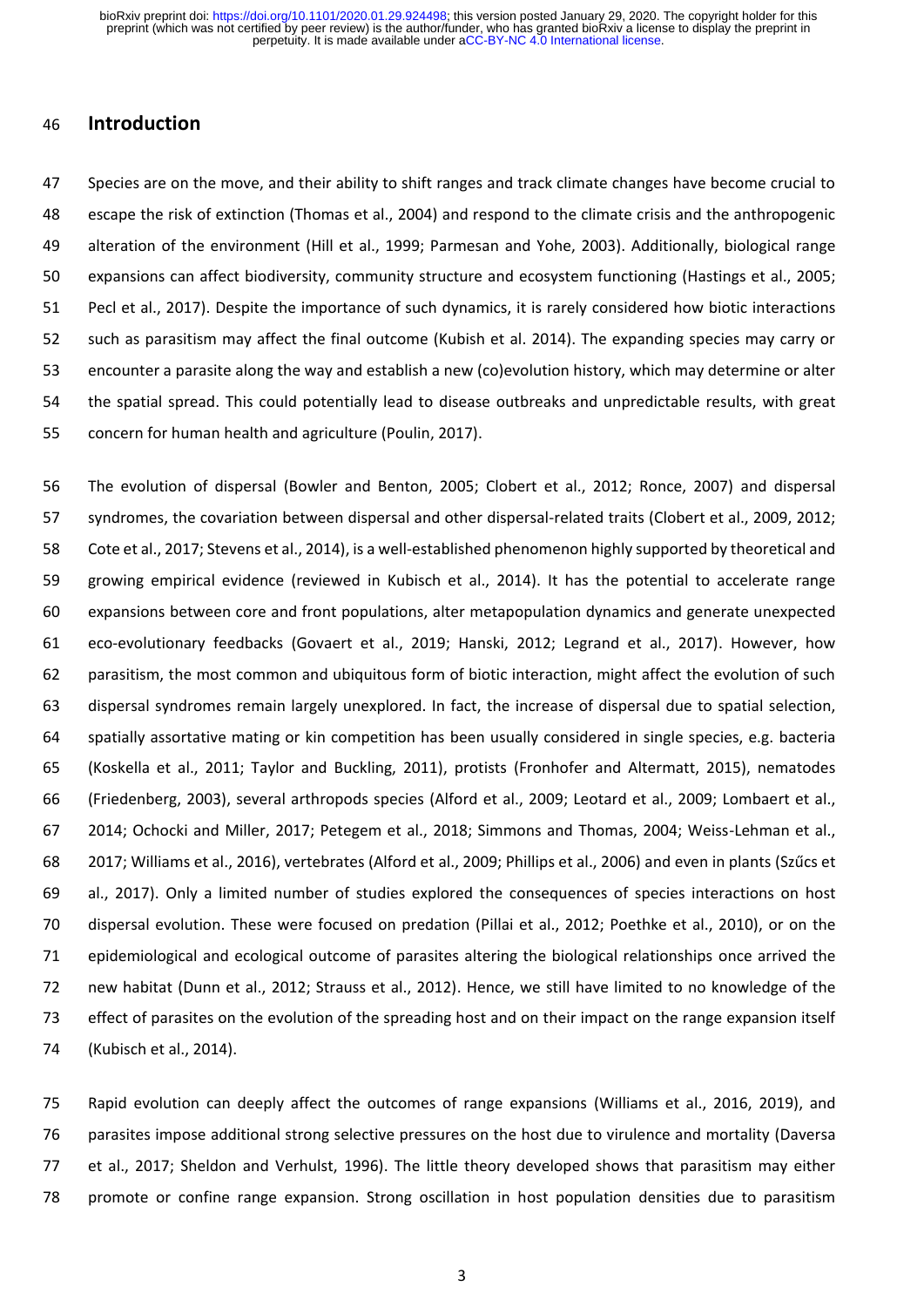79 promoted host dispersal and bet-hedging strategies, independently of dispersal costs (Chaianunporn and 80 Hovestadt, 2012a). Interestingly, different parameter combinations not leading to such spatio-temporal variability and oscillations may select against dispersal (Chaianunporn and Hovestadt, 2012a). In another theoretical work, parasites (natural enemies and parasitoids in the paper) enforced the limits of range 83 expansion of their hosts (Hochberg and Ives, 1999). Similarly, modelling on plant systems emphasizes that long seed dispersal can be achieved when parasitism is associated with high host survival (low virulence) and lower dispersal costs (Muller-Landau et al., 2003). Yet, this is rarely the case, and the ubiquity of parasites and pests (Packer and Clay, 2000) impose high costs, limiting and constraining dispersal. Hosts likely rely on integrated genetic, physiological, functional or behavioural responses to face parasites during dispersal (Brown et al., 2015). Further, dispersal is a heritable trait itself (Saastamoinen et al., 2018) which allows population to respond to the potential differences in selection occurring in core or front populations and may drive phenotypic divergence with concurrent changes in other traits. Depending on the genetic architecture of host traits, this may or may not impose constraints on the constitutive evolutionary responses (Hall et al., 2017).The joint action of multiple selection pressures on dispersal, life-history, or interacting traits such as resistance, may lead to the evolution of different trait associations, and thus different syndromes. For example, in the case of physiological or life history trade-offs, dispersal selection at the range front may be impeded by parasite-mediated selection, such that the presence of parasites would effectively slow down a range expansion.

 Thus, how do the different selective pressures driving the emergence of dispersal syndromes and the response to parasitism interact in shaping host multi-trait evolution and range expansion? Through an experimental evolution approach, our goal was to investigate host phenotype diverge during a range expansion scenario and whether this was additionally affected by parasitism. We mimicked range expansions in laboratory microcosms, and in a common garden experiment we measured six relevant host traits using the host *Paramecium caudatum* and its bacterial parasite *Holospora undulata*. For simplicity we only tracked range core and range front populations: the front of infected or uninfected populations constantly dispersed into new microcosms, while the core always remained in place. We expected increased dispersal in the front, and this to be a main driver of multi-trait phenotypic divergence with concurrent changes in movement patterns, growth and population size. We predicted parasites to affect and modify host dispersal syndromes and phenotypic divergence by reducing dispersal in the infected populations and driving selection for increased resistance (Koskella et al., 2011). Since dispersal and resistance are predicted to be both costly (Bonte et al., 2012; Schmid-Hempel, 2003), the interactions and interplay of these two with the other traits, and the relative outcome of the spatial dynamic, might then depend on which selection acts stronger. Overall, the results are in accordance with our predictions confirming trait divergence between core and front populations. Parasitism modified the outcome of the range expansion reshaping host phenotypic divergence in the core and front. Considering how hosts rarely disperse alone, and that they can encounter and establish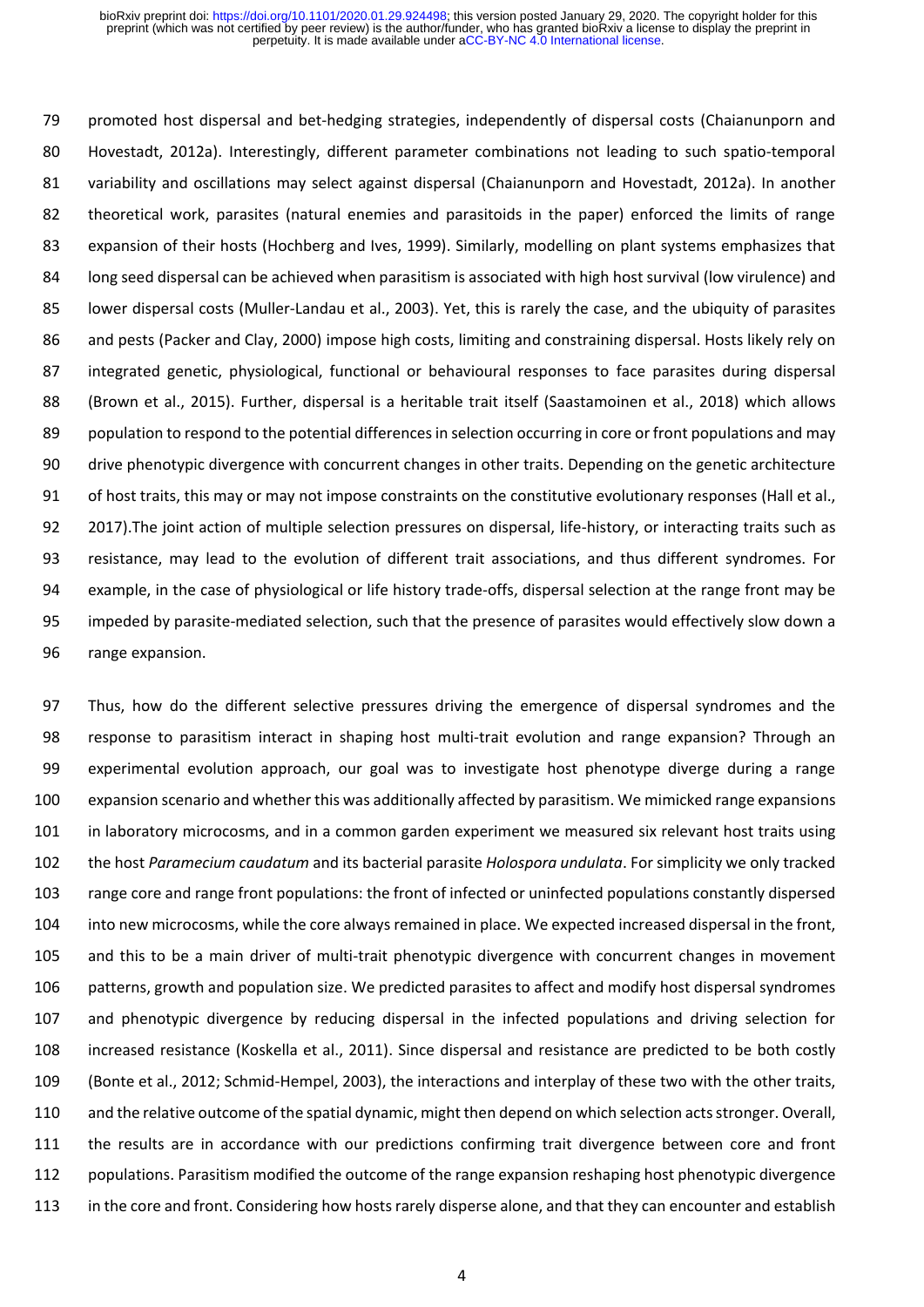novel parasitic associations during their spread, understand the effect of parasitism on range expansion has relevant implications for biological control, conservation and management decisions.

## **Material and methods**

#### **Study system**

 *Paramecium caudatum* is a freshwater filter-feeding ciliate from the Northern Hemisphere (Wichterman, 1986). Nuclear dimorphism is typical of ciliates: The "germ-line" micronucleus is active during the sexual stage, while the highly polyploid "somatic" macronucleus regulates gene expression during the asexual stage, when replication occurs through mitotic division. In this experiment, clonal populations are maintained 122 asexually (max. 1-2 population doublings per day at constant 23°C) in 50 ml Falcon™ tubes, using a sterilised lettuce medium (1g dry weight of organic lettuce per 1.5l of Volvic mineral water), supplemented *ad libitum* with the bacterium *Serratia marcescens* as a food resource (referred to as bacterised medium, hereafter; see Nidelet and Kaltz, 2007). The gram-negative bacterium *Holospora undulata* is an obligate parasite*,* infecting the micronucleus of the *P. caudatum* (Görtz & Fokin 2009). The infection life cycle comprises both horizontal and vertical transmission (Fokin, 2004) . *Paramecium* ingest infectious forms from the aquatic environment, which subsequently colonise the micronucleus and differentiate into multiplying reproductive forms; these reproductive forms are vertically transmitted to the daughter cells of mitotically dividing hosts. The infection life cycle is completed when reproductive forms differentiate into infectious forms, which are then released during host cell division or upon host death (Nidelet and Kaltz, 2007). Infection reduces cell division and survival of the *Paramecium* (Restif and Kaltz, 2006), as well as dispersal (Fellous et al., 2011). Experimental evolution of resistance to this parasite was demonstrated in previous long-term experiments (Lohse et al., 2006) and can come at reproductive costs (Duncan et al., 2011).

#### **Long-term range expansion experiment**

#### *Dispersal arenas*

 Similar to Fronhofer & Altermatt (2015), we used two-patch arenas for this selection experiment (Supplementary Information, Fig. S1). The arenas were built from two 14 mL plastic tubes ("core patch" and "front patch") interconnected by 5-cm silicon tubing (0.6 mm inner diameter) serving as a corridor through which the *Paramecium* can actively swim and disperse. We define dispersal as the displacement of *P. caudatum* from the core patch to the front patch. In the long-term experiment, short episodes of dispersal (3h) alternated with periods of population growth and maintenance (1 week). Prior to each dispersal episode, the core patch was filled with 8 mL of *Paramecium* culture topped up with 5 mL of bacterised medium, whereas the front patch only contained 13 mL of bacterised medium (for details of the protocol, see the Supplementary Information). After the removal of a clamp that blocked the connection between the two tubes, *Paramecium* could freely disperse to the front patch or to stay in the core. After three hours, we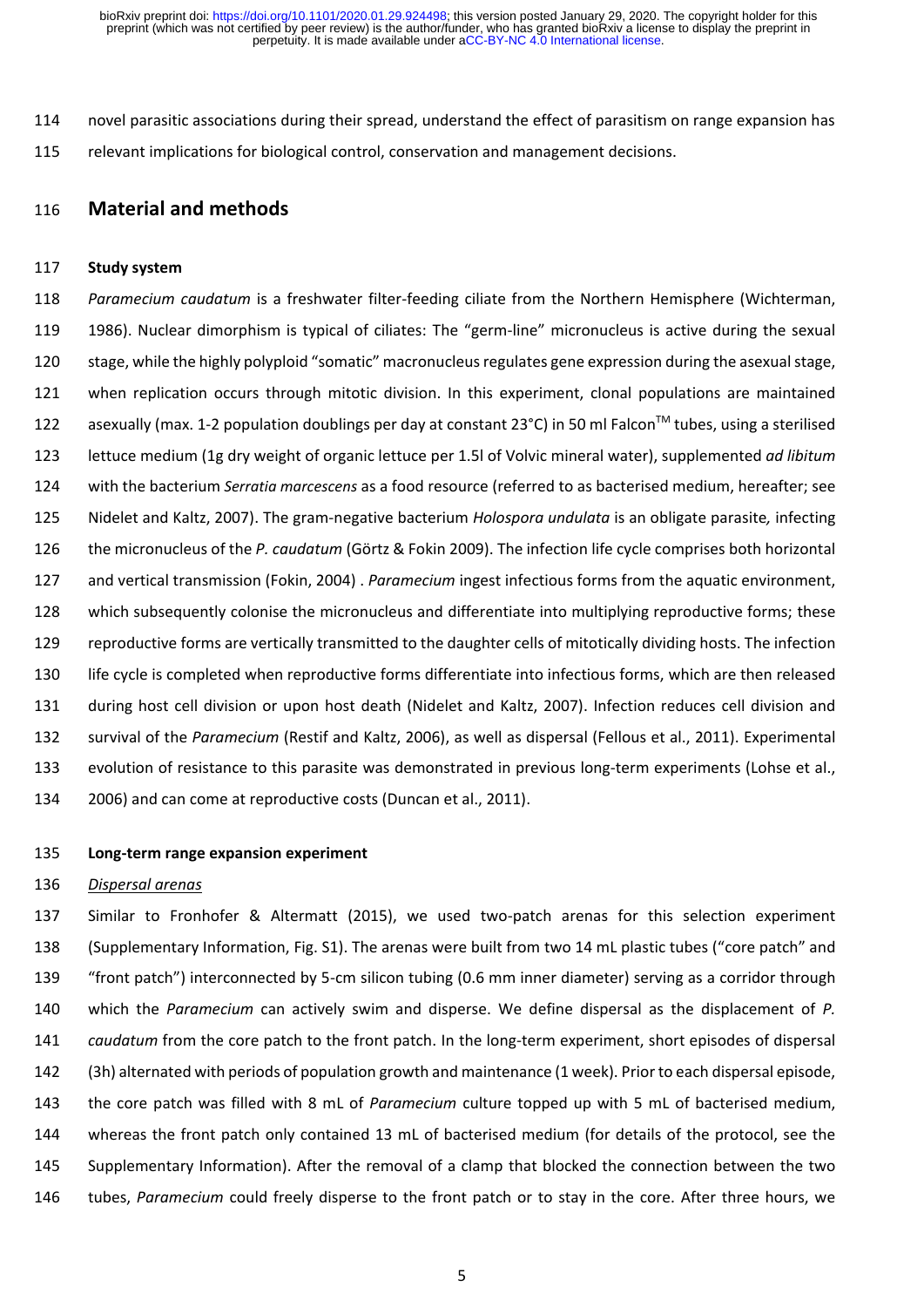blocked the corridor and estimated the cell density in the core and front patch, by sampling up to 1mL from each tube and counting the number of individuals under a dissecting microscope. The dispersal rate is thus the number of dispersers divided by the total number of individuals in the arena, divided by 3 hours.

#### *Range expansion treatment*

 Two selection treatments were imposed. In the front selection treatment, only *Paramecium* that had dispersed into the front patch were maintained and allowed to grow for 1 week until the next episode of dispersal. Conversely, in the core selection treatment, only the non-dispersing *Paramecium* were maintained and allowed to regrow. These contrasting selection protocols were continued for a total of 26 cycles. The front selection treatment mimics the leading front of range expansion or a biological invasion, with populations continuously dispersing into a new microcosm. Populations from the core selection treatment stay in place and continuously lose emigrants. Each new growth cycle was started by placing on average 200 Paramecia from front and core selection treatments in 20 mL of fresh bacterised medium, carrying capacity was then reached within the following 3-4 days. The experiment was conducted with a single host line (63D). This line had undergone three years of parasite-free core selection prior to the present experiment; initially started from a mix of strains, it has become fixed for a single haplotype (O. Kaltz, unpublished data).

#### *Parasite treatment*

 Core and front treatments were established for both infected and uninfected populations. Starting from a 63D laboratory culture, infected and uninfected selection lines were established. The parasites were taken from an ongoing experiment (Nørgaard et al. 2020, *in prep.*) that had already been imposing core and front selection on infected 63D populations for about 8 months (30 cycles). Using standard protocols (e.g., Duncan et al. (2011) and Supplementary Information), we extracted infectious forms of the parasite from 5 core selection lines and from 5 front selection lines, which were then used to inoculate our new, naive 63D hosts. In other words, we continued core and front selection treatments for the parasite, but replaced the previous hosts by new unselected hosts. In addition to these 10 infected selection lines, we established 3 uninfected front-selection lines and 3 uninfected core-selection lines as controls.

#### **Adaptation assay**

 At the end of the long-term experiment, phenotypic trait assays for *Paramecium* from all 16 selection lines were performed under common-garden conditions. Parasite evolution will be analysed elsewhere (Nørgaard et al. 2020, *in prep.*).

#### *Singleton isolation protocol*

 Using a micropipette, we arbitrarily picked 4 uninfected paramecia from each selection line and placed them individually in single 1.5 mL Eppendorf tubes filled with bacterised medium, where they were allowed to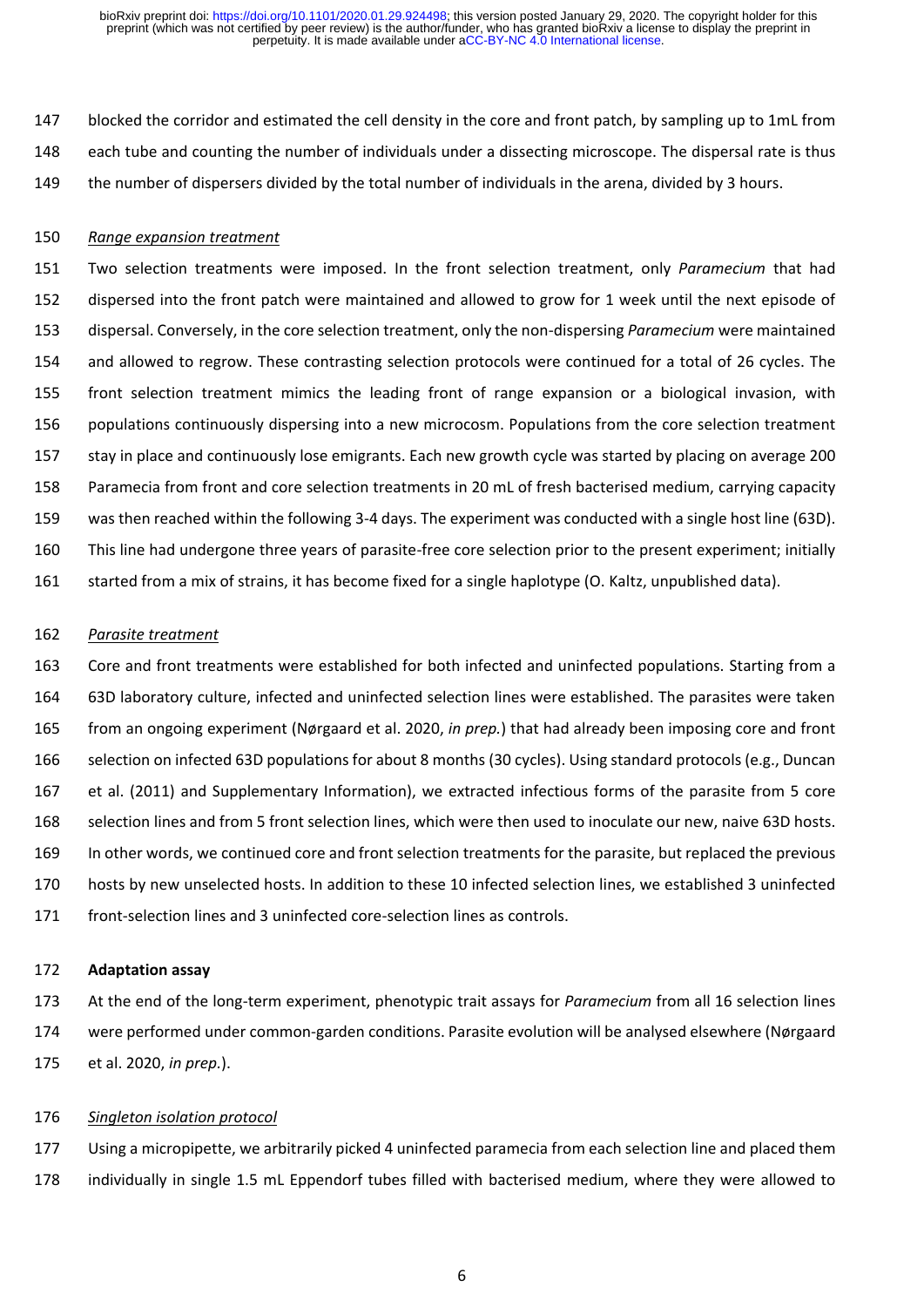grow for 2 weeks until small monoclonal lines had established (c. 7-8 asexual generations). Each monoclonal line was then split into three technical replicates and grown for a second common-garden period of 10 days in 50-mL Falcon tubes to obtain mass cultures for the phenotype assays (16 selection lines x 4 monoclonal lines x 3 technical replicates = 192 replicates, Supplementary Information Fig. S3).

#### **Phenotypic trait assays**

 After the second common-garden period and relaxed selection (absence of parasite, no dispersal treatment), technical replicates from 60 monoclonal lines were available for specifically designed tests measuring 6 phenotypic traits (Supplementary Information Fig. S3).

#### Resistance

 To measure resistance, the *Paramecium* were confronted with parasites from core-selection and front- selection lines. We prepared the inocula by mixing the 5 infected core and 5 infected front selection lines, and extracting infectious forms from the two mixes(for details of the extraction protocol, see Supplementary Information 1). For inoculation, c. 5000 Paramecia were placed in a volume of 25 mL in a 50-mL tube, to 192 which we added  $4.5 \times 10^5$  infectious forms (core-parasite or front-parasite inoculum). In this way, we set up 4-8 inoculated tubes per host selection line, balanced between the two parasite inocula (16 selection lines x 2-4 monoclonal lines x 2 technical replicates = 120 inoculated tubes). Four days post-inoculation, we fixed c. 20 individuals from each inoculated replicate with lacto-aceto-orcein (Görtz & Fokin 2009) and determined the absence or presence of infection using a phase-contrast microscope (1000x magnification). We define resistance as the proportion of uninfected individuals in the sample. Preliminary analysis showed that *Paramecium* from the four different selection treatments did not differ in their resistance to the mixes of 199 front or core parasites ( $F_{3,12} = 0.44$ , n.s.); we therefore combined the two inoculum sources into a single "infected" category for the main analysis.

#### *Dispersal rate*

 Dispersal was measured in linear 3-patch arenas (50 mL Falcon tubes; Fig. S2), where the *Paramecium* dispersed from the middle tube into the two outer tubes (see Supplementary Information 1 for detailed protocol). This arena configuration allowed us to use bigger volumes of culture and to obtain higher numbers of dispersers. Connections were opened for 3 h, dispersal rates were then estimated by counting the *Paramecium* in samples from the central tube (500 µl) and from the combined two outer tubes (3 mL). We employed technical replicates that had not been used for the resistance assay, and were kept in 30 mL of 208 bacterised medium for several days prior to the dispersal test (1 replicate per monoclonal line = 60 dispersal tests = 2-4 tests per host selection line).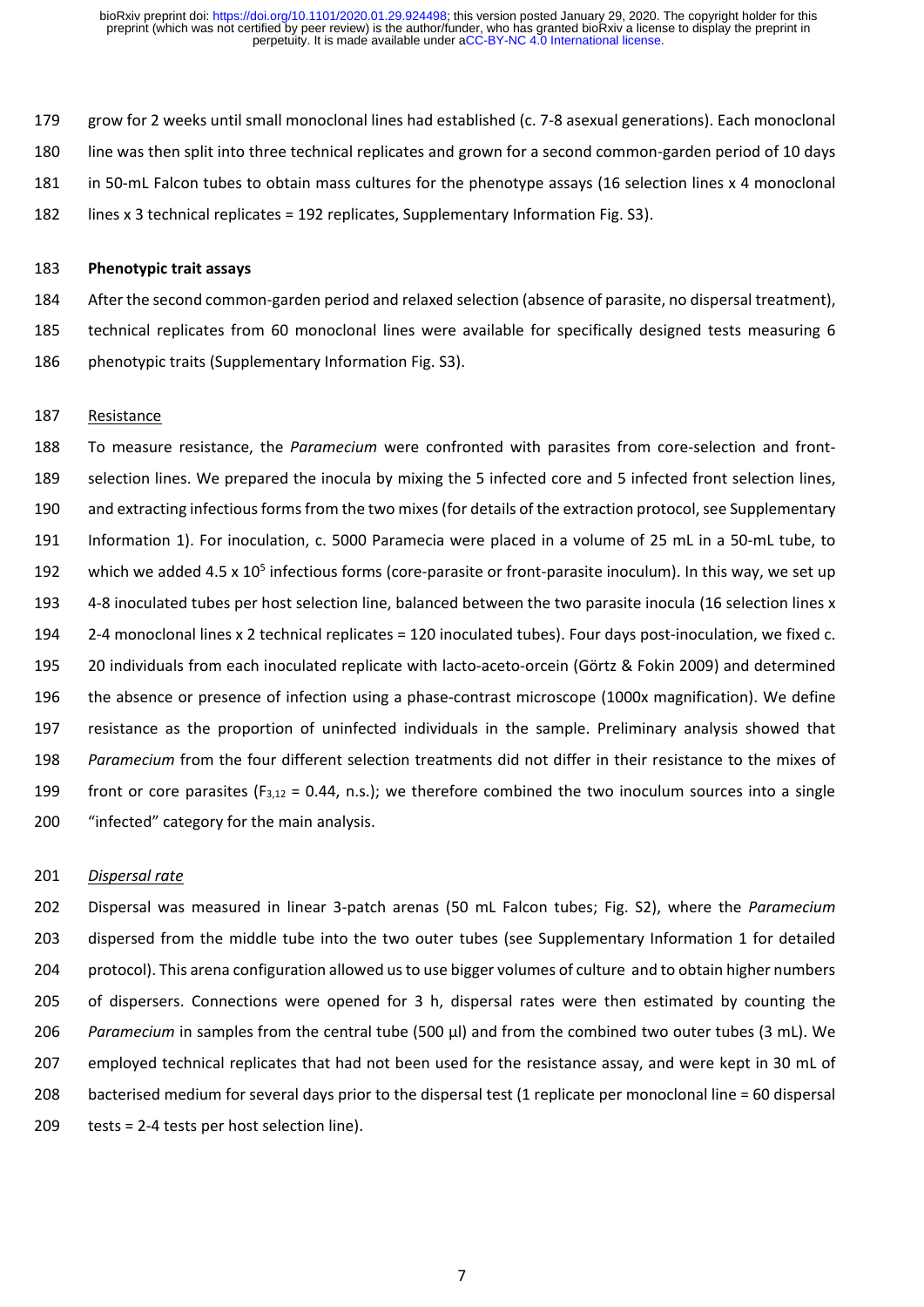#### *Population growth rate and equilibrium density*

 For the population growth assay, we placed groups of 5 arbitrarily picked *Paramecium* in 15-mL tubes filled with 10 mL of bacterised medium. Over 9 days, we tracked densities in 24-h intervals, estimated from number 213 of individuals present in 200-uL samples. We set up 6-12 tubes per host selection line (3 tubes per monoclonal line), with a total of 180 tubes tested. For each tube, estimates of intrinsic population growth rate (*r0*) were obtained by fitting a Beverton-Holt population growth model to each density time series, using a Bayesian approach (Rosenbaum et al., 2019). For certain tubes we obtained unsatisfactory fits of carrying capacity; we therefore decided to use the mean density over the second half of the assay (day 5-9) as a proxy for equilibrium density. 19 tubes failed to produce a coherent growth pattern and remained at very low density; it was not possible to fit our population growth model to these data, and the tubes were therefore excluded from analysis.

#### *Swimming speed and tortuosity*

222 At the end of the above population growth assay, we analysed swimming behaviour, using an established pipeline of computer vision and automated video analysis to collect this data (Altermatt et al., 2015; Pennekamp et al., 2015). From a given tube, one sample of 119 µL was imaged under a Perfex Pro 10 stereomicroscope, using a Perfex SC38800 camera (15 frames per second; duration: 10 s; total magnification: 10x). Videos were analysed using the bemovi R-package (Pennekamp et al., 2015; for settings see script in supplementary materials), which provided individual-based data on swimming speed and the tortuosity of swimming trajectories (= standard deviation of the turning angle distribution). Swimming speed and tortuosity were averaged over all individuals in a sample prior to analysis. A total of 60 samples (1 per monoclonal line) was used for analysis, giving 2-4 observations per host selection line.

#### **Statistical analysis**

 Our main focus was the analysis of trait associations. To this end, we constructed a data matrix with the measurements of the 6 traits for 60 monoclonal lines (for resistance, the mean over the two technical replicates was calculated). To impute 10 missing observations in population growth rate and equilibrium density we used the "missMDA" package version 1.16 (Josse and Husson, 2016). Using the approach of Stoks et al. (2016), trait distributions were normalised by picking the best transformation ("bestNormalize" package version 1.4.2 of Peterson and Cavanaugh, 2019), centred to their mean and scaled by their standard deviation. We then performed a multivariate analysis of variance (MANOVA), with range expansion treatment (core vs front selection lines), parasite treatment (infected vs uninfected control selection lines) and their interaction considered as fixed factors. Selection line identity was included as random factor. From this same data set, we also performed univariate analyses for each of the 6 traits. In a second step, to better understand the multivariate results, we performed a principal component analysis (PCA), based on the means 243 per selection line and thus a data matrix of  $16 \times 6 = 96$  observations. To complement graphical inspection of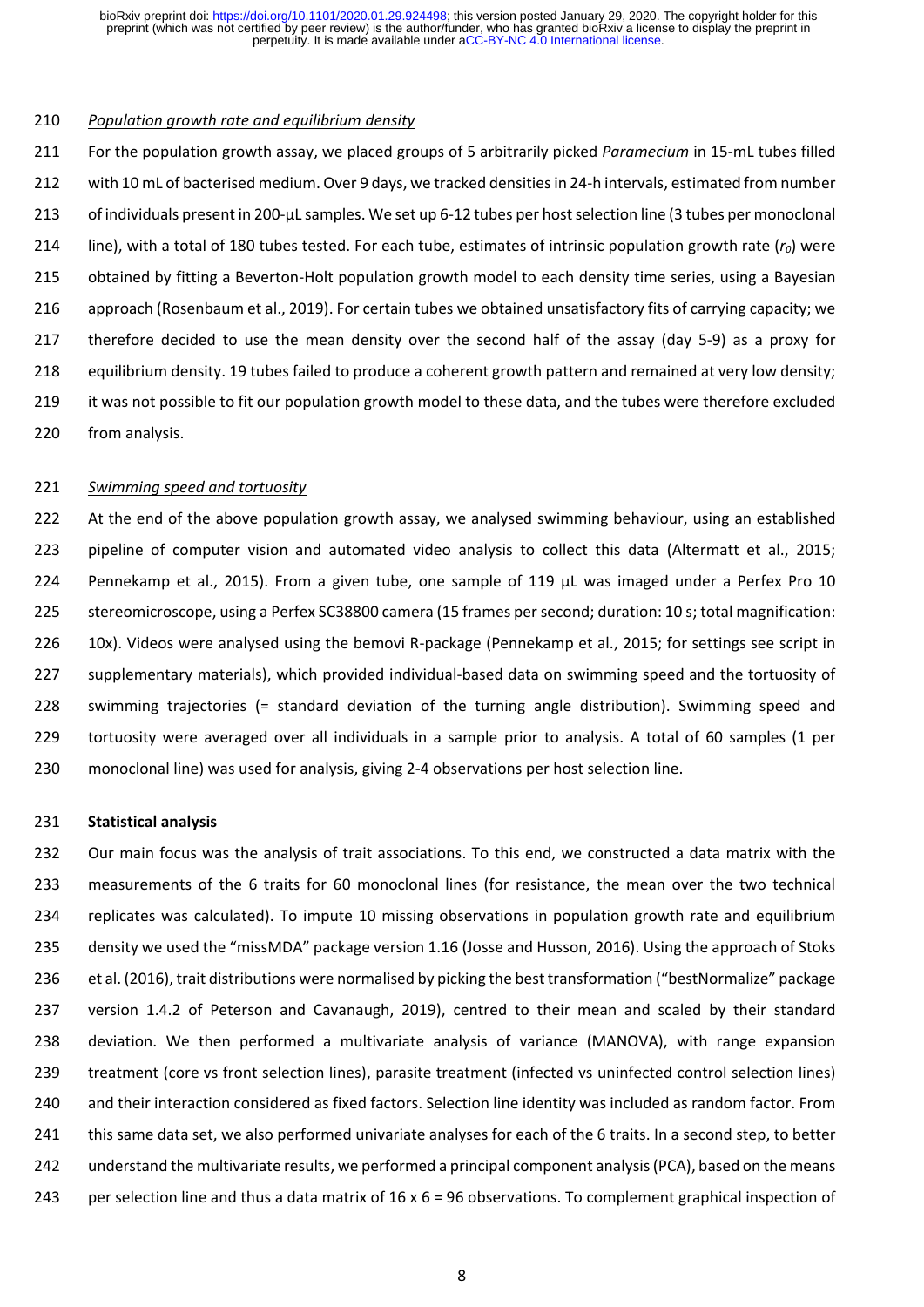244 results, we used the first and second components (PC 1, PC 2) for ad-hoc comparisons between treatments. 245 All statistical analyses were performed with R v 3.6.2 (R CoreTeam 2017).

#### 246 **Results**

#### 247 *Univariate analyses and MANOVA*

 We found signatures of selection history in the observed phenotypic trait variation and covariation (Table 1). In all univariate analyses, there were significant effects of range expansion treatment (4 traits), parasitism treatment (3 traits) or their interaction (3 traits). Except for the two swimming traits, we mostly detected simultaneous signals of the two selection treatments (Table 1, Fig. 2). This multi-trait divergence was confirmed by the MANOVA (Table 1). Looking at all traits combined, this analysis revealed significant effects 253 of the parasitism treatment (p = 0.002) as well as significant effects of the range expansion treatment (p < 0.001) and their interaction (p = 0.046). This revealed that both selection treatments acted jointly to produce a strong phenotypic differentiation in the *Paramecium*.

256 **Table 1** Results of the MANOVA and ANOVAs for the effect of range expansion and parasitism treatment and of their interaction on

|                |             | Range expansion |             | Parasitism | Range x Parasitism |         |
|----------------|-------------|-----------------|-------------|------------|--------------------|---------|
| <b>MANOVA</b>  | $F_{1, 12}$ | p-value         | $F_{1, 12}$ | p-value    | $F_{1, 12}$        | p-value |
| All traits     | 13.32       | 0.002           | 83.92       | < 0.001    | 4.35               | 0.046   |
| <b>ANOVA</b>   | $F_{1, 12}$ | p-value         | $F_{1, 12}$ | p-value    | $F_{1, 12}$        | p-value |
| Dispersal      | 0.77        | 0.396           | 13.54       | 0.003      | 2.84               | 0.117   |
| Resistance     | 9.91        | 0.008           | 3.85        | 0.073      | 4.44               | 0.056   |
| Speed          | 10.19       | 0.007           | 0.05        | 0.819      | 0.13               | 0.719   |
| Tortuosity     | 14.53       | 0.002           | 3.74        | 0.076      | 2.59               | 0.133   |
| r <sub>0</sub> | 3.86        | 0.072           | 0.72        | 0.410      | 5.18               | 0.042   |
| $\overline{N}$ | 2.86        | 0.116           | 12.31       | 0.004      | 4.70               | 0.050   |

257 the six host traits analysed. The significant p-values are highlighted in bold.

#### 258 *Principle component analysis (PCA)*

259 By means of PCA, the (co)variation in multidimensional trait space can be projected onto two main axes (PC 260 1 and PC 2). This allows us to describe the divergence of treatments in 2-dimensional space and to identify 261 the individual traits that contribute most to this divergence (Fig. 1). First, along the PC 1 axis, we observed a 262 clear effect of the range expansion treatment (front vs core selection), as illustrated by the separation of the 263 respective clouds of points (red vs blue). This front/core separation is complete for the parasite-free selection 264 lines (lower two clouds in Fig. 1, F  $_{1.4}$  = 17.70, p= 0.013), and for selection lines evolving in the presence of the 265 parasite (upper two clouds, F<sub>1,4</sub> = 6.77, p= 0.031). The direction and length of the different arrows in Fig. 1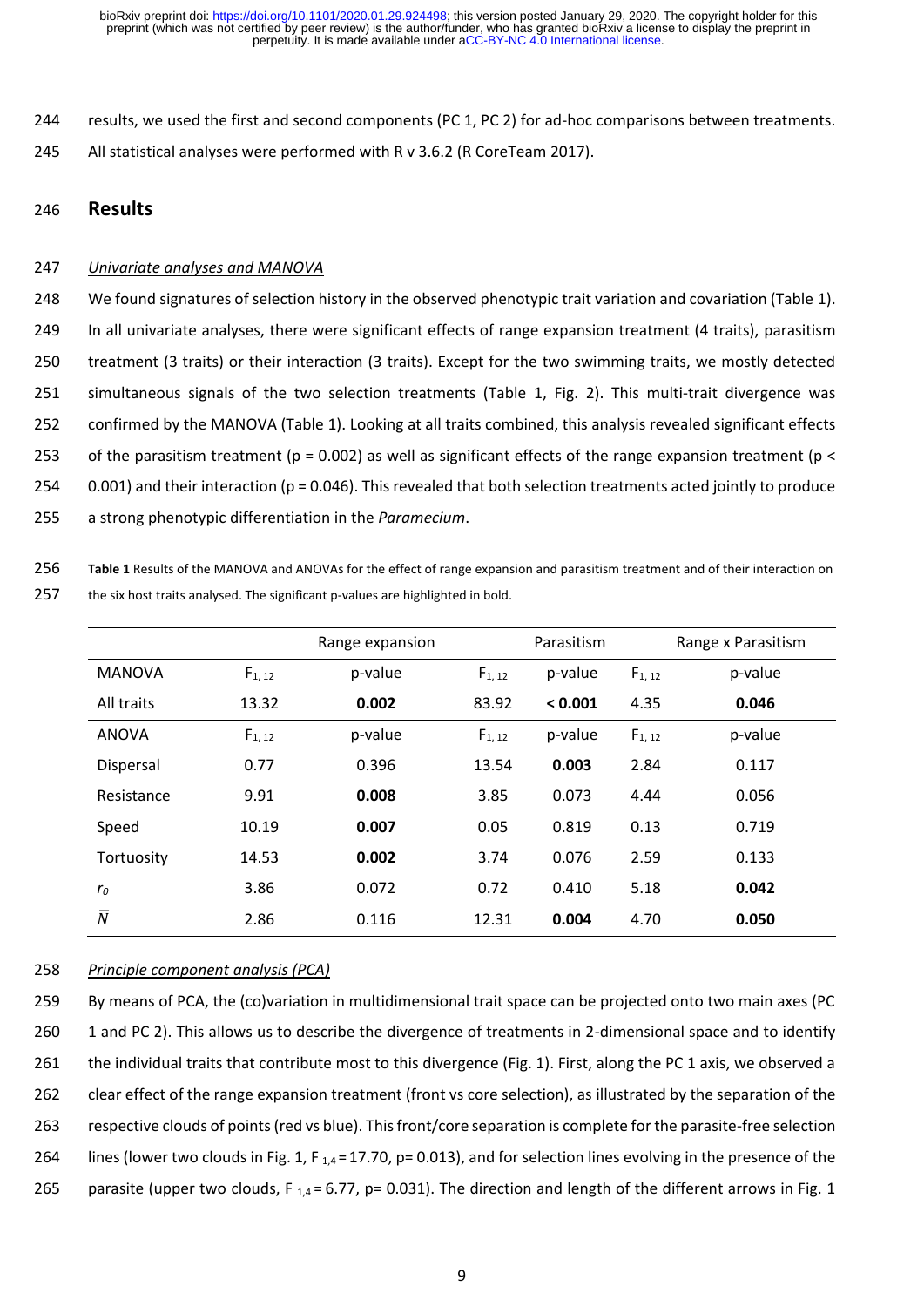show that the observed patterns were mainly driven by differences in swimming behaviour (PC 1 highest two loadings: speed -0.5295, tortuosity +0.5221). As found in the univariate analyses (Table 1), *Paramecium* from the front treatment had a 12% lower swimming speed than *Paramecium* from the core (Fig. 2E), instead swam in a more non-linear fashion (23% higher tortuosity; Fig. 2F). Second, along the PC 2 axis, phenotypic differentiation was driven by the parasite selection treatment. This separation between parasitised and 271 parasite-free selection lines was complete for the front- (upper vs lower red clouds, Fig. 1, F  $_{1,4}$ = 7.32, p= 272 0.035) but less pronounced for the core-selection treatment (upper vs lower blue points, Fig. 1, F  $_{1.4}$ = 5.12, p= 0.064). Direction and length of their arrows indicate that resistance and dispersal are the key traits responsible for this multivariate response (PC 2 highest two loadings: dispersal -0.6605 resistance +0.6118). Specifically, the univariate analyses (Table 1) show that exposure to parasites was linked with an increase in resistance for front selection lines (+ 10%, Fig. 2B), and a general decrease in dispersal (-50%, Fig. 2A) In summary, the treatment combining new front selection conditions with new exposure to parasites produced the strongest phenotypic divergence relative to the negative control treatment (no parasite, continued core selection). Multiple traits contribute to this divergence, with strongest signals from parasite resistance, dispersal and movement-related traits. The details of the PCA are provided in the Supplementary material Table S1 and S2.



 **Figure 1** PCA of the six host traits considering the first two principal component axes, PC 1 and PC 2. The length of the thin arrows inside the graph represents the loading values; the longer the arrow the higher the correlation with the PC axis and the variance explained by that trait. The points are the phenotypic values of the selection lines in multivariate space: core (blue) and front (red) 286 of a range expansion in the presence (full dots) or absence (empty dots) of parasites. The blue empty dots with dotted ellipsis 287 represent the ancestral host populations. The ellipses represent the 68% containment probability region of the multivariate space 288 for the four evolutionary treatments. The black arrows on the x and y axis show the evolutionary direction of the host phenotype due 289 to the selection imposed by range expansion and parasitism.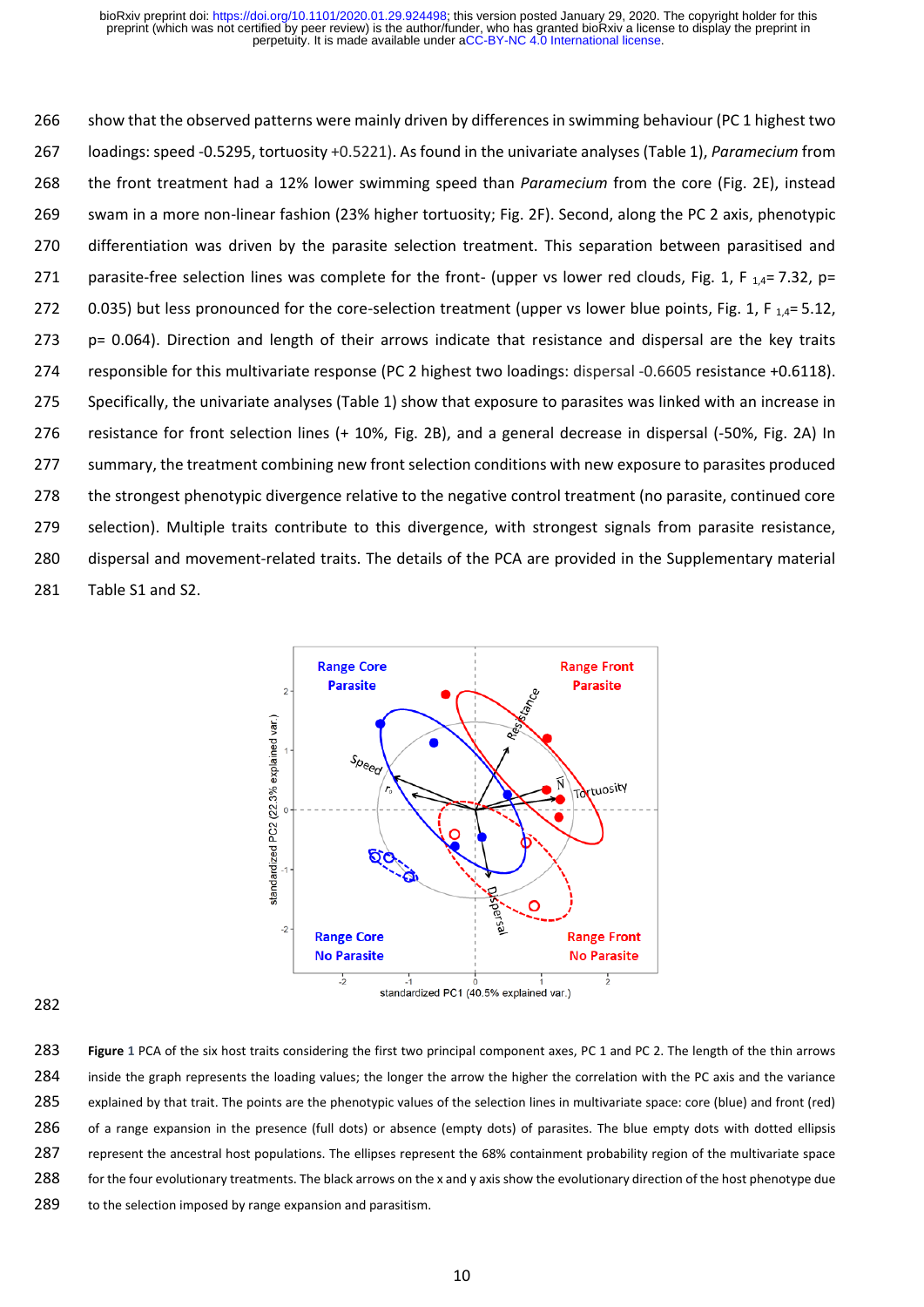

291

292 **Figure 2** Univariate response for the six traits, the grey area can be considered as the original condition of the trait. The small dots 293 represent the mean values for the replicate lines, the big dots with the bars are the overall mean of the trait and the associated 294 standard error. (A) Dispersal rate as the number of individuals dispersing per hour, (B) resistance as the proportion of uninfected 295 individuals, (C) speed as µm per second, (D) tortuosity as the standard deviation of the turning angle distribution, (E) *r<sup>0</sup>* as the intrinsic 296 rate of increase per hour, and (F)  $\bar{N}$  as the individuals per mL.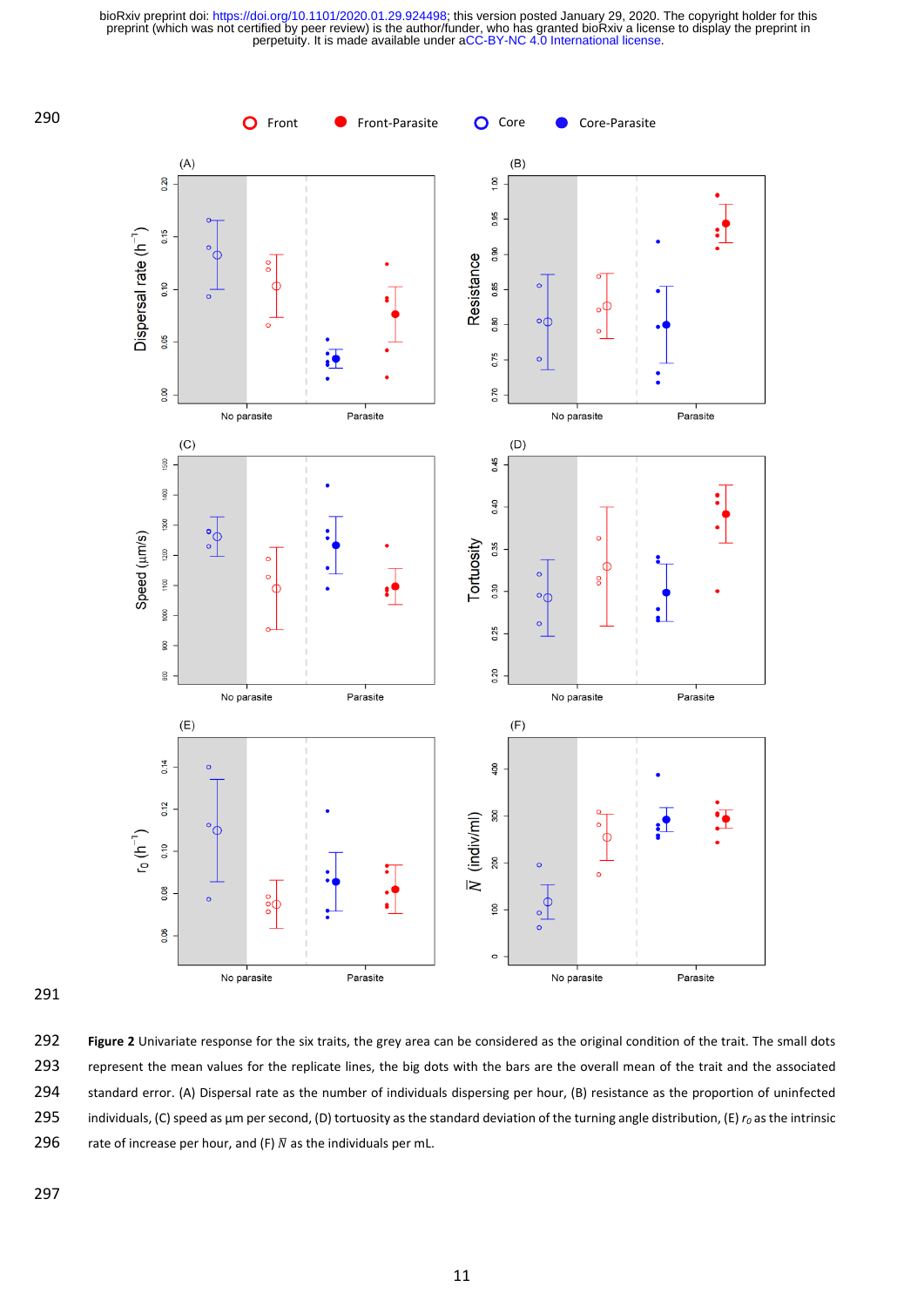



 **Figure 3** Potential trad-off dispersal and resistance. The small and big dots are respectively the mean values for the replicate lines and the overall means, and bars show associated standard error. Colour codes refer to core (blue) and front (red) treatment during range expansion under parasitism (full dots) or not (empty dots). The blue empty dots represent the ancestral host populations.

## **Discussion**

 Natural populations are currently forced to climate and human-induced range-shifting during which they encounter new selective pressures as parasitism. We observed fundamental phenotypic divergence in the core and front populations during range expansions, suggesting an integrated evolutionary response of the host to spatial dynamics. Parasitism altered and reshaped such divergence, adding selection for resistance and moving host populations towards different phenotypic patterns. All host traits showed evolved differences to range expansion or parasitism, confirming the emergence of dispersal syndromes and rapid evolutionary responses to strong abiotic and biotic selective pressures.

 Understanding how ecological dynamics such as range expansion affect the evolution and the trajectory of phenotypic traits is of major interest and relevance for conservation, control infectious disease and epidemic outbreaks, and to establish proper species invasion management. Range expansions are mainly driven by dispersal, a complex and multidimensional trait (Saastamoinen et al., 2018), determined by several characters; physiological, morphological and behavioural (Clobert et al., 2012). In line with theoretical and empirical results on range expansion dynamics, we found evidence for dispersal syndromes with increased dispersal in the range front compared to the ancestral populations, and modification in movement pattern (Cote et al., 2017; Fronhofer and Altermatt, 2015; Kubisch et al., 2014; Phillips et al., 2006; Stevens et al., 2014; Williams et al., 2019). Counterintuitively, the high dispersers evolved lower swimming speed. This a repeatable and known result observed in other experiments with this strain of *P. caudatum* (Kaltz et al. unpublished). Moreover, speed reduction was associated with increased tortuosity, i.e. the ability of the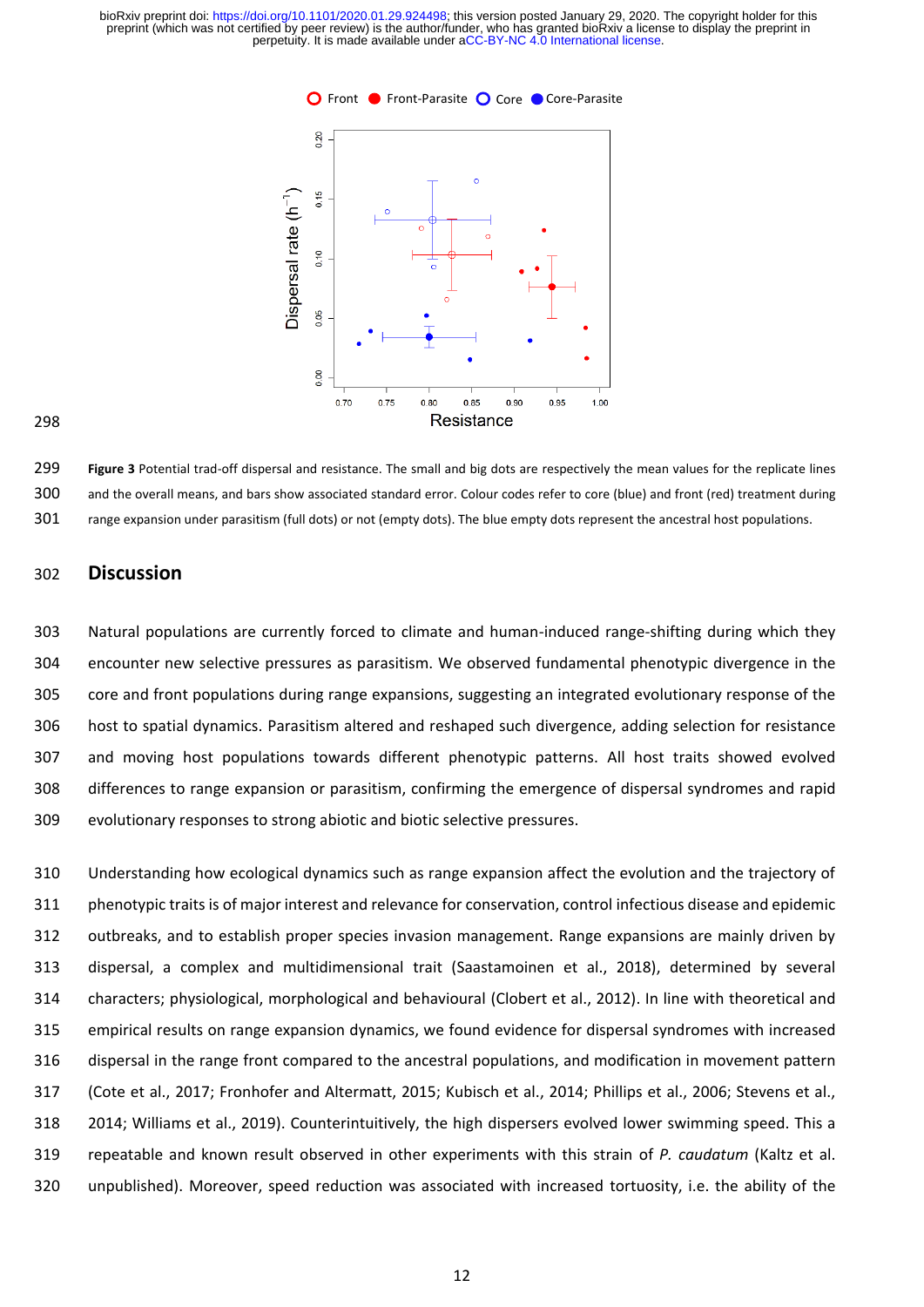individuals to change directions while swimming, which could be considered as an exploratory behaviour that increase the probability to find a dispersal corridor.

 The dispersal syndromes and phenotypic divergence observed in the host primarily emerged from our experimental design of simulated range expansion. However, the arrival of the parasite imposed an additional new strong selection on the host, involving resistance and dispersal as key traits. Resistance is major trait selected under parasitism, and it has often been observed to evolve in this, and during other host- parasite evolutionary experiments (Boots and Begon, 1993; Brockhurst et al., 2007; Haag and Ebert, 2004; Lennon et al., 2007; Lohse et al., 2006). In our work, increased resistance only evolved in the front under parasitism, even though we would have expected a similar higher level of resistance for core facing parasites compared to the ancestral stage. Additionally, we observed an overall reduced dispersal, but selection seemed to be strong enough to maintain higher level of dispersal in the front population under parasitism compared to the core, confirming parasitism to differently interact with front and core during the range expansion dynamic.

 Results for a correlation of resistance and dispersal are limited and unclear (Taylor and Buckling, 2013). Our results may suggest that a trade-off between the costly dispersal and resistance (Bonte et al., 2012; Schmid- Hempel, 2003) may emerge in the front of a range expansion (Fig. 3). The response of *Pseudomonas aeruginosa* to phages similarly suggested the presence of a negative trade-off between the two traits (Whitchurch and Mattick, 1994). In contrast, the experimental evolution of the bacterial host *Pseudomonas syringae* with lytic phage showed no such clear link (Koskella et al., 2011). As systemic immunological in response to infection or recovery from infections are not known in the *P. caudatum-H. undulata* system, another possible explanation is that resistance is associated to a negative trade-off between dispersal and foraging. *P. caudatum* is a filter-feeder ciliate and get infected with the bacterial parasite *H. undulata* by ingesting spores. If the paramecia in the front have higher dispersal and lower foraging success as we found, they might have a reduced probability of ingesting the free infectious forms in the aquatic environment. Despite this remain speculation, the trade-off between dispersal and foraging efficiency further illustrates 346 and well describes the evolved differences in  $\bar{N}$  and  $r_0$ . Interestingly, our findings (high  $r_0$  and low  $\bar{N}$  in the 347 core vs low  $r_0$  and high  $\overline{N}$  in the front) match a microcosm range expansion experiment with the protist *Tetrahymena pyriformis* (Fronhofer and Altermatt, 2015). Using a consumer-resource framework, an eco- evolutionary feedback loop based on a trade-off between dispersal and foraging was disclosed; higher dispersal and lower foraging success in the front, lower dispersal and higher foraging success in the core.

 Parasitism, by impeding dispersal, may affect and modify the pace of a range expansion. This may represent either the case of an expanding species spreading with a parasite already present in the population, or the establishment of a novel host-parasite association during the spatial shift. Considering how dispersal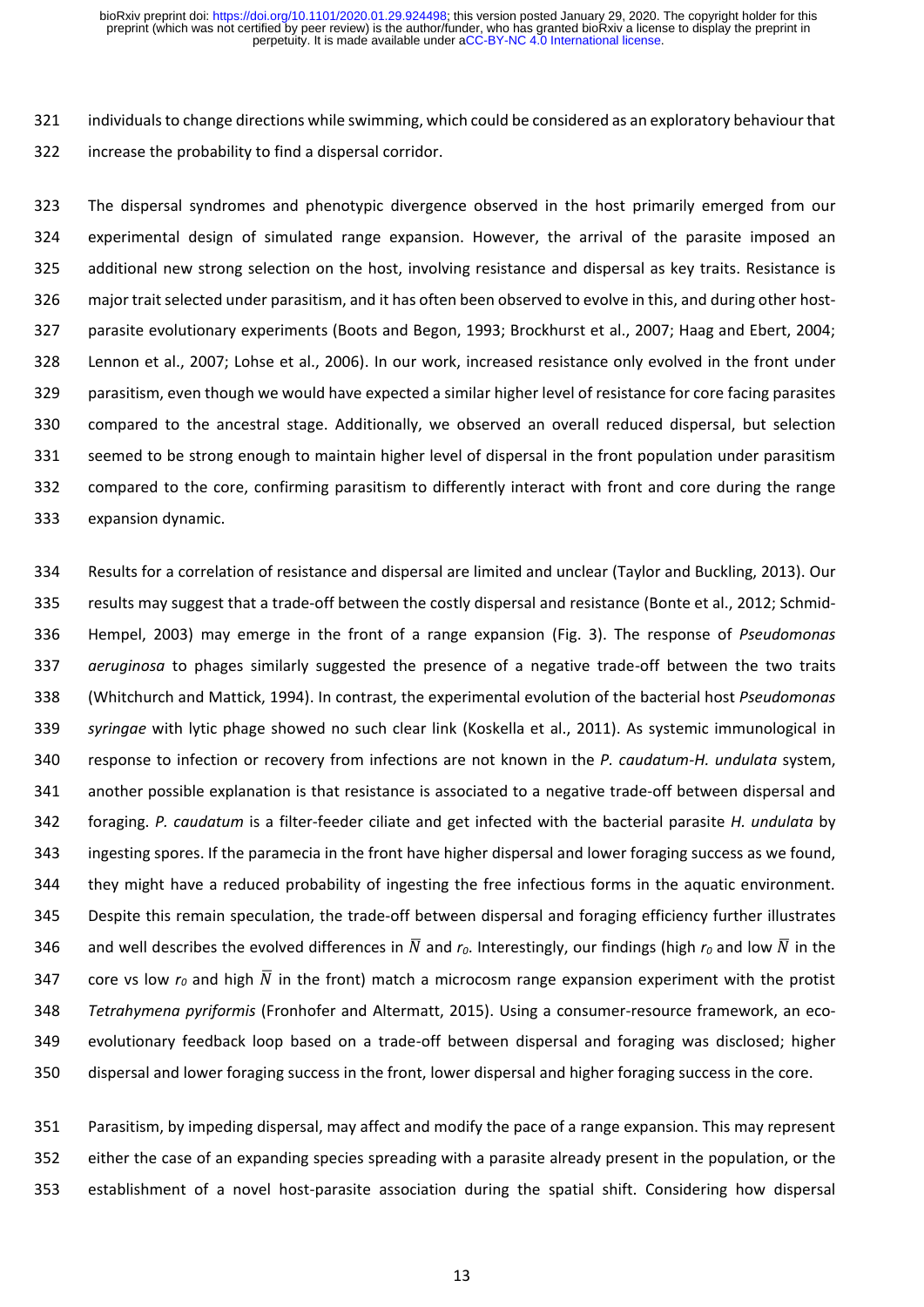syndromes involve the divergence and constrain on many phenotypic traits as we detected, lower dispersal may not necessarily slow down range expansion. For example, depending on the spatio-temporal habitat variability (Poethke et al., 2003) or habitat niche width (Chaianunporn and Hovestadt, 2012b), many other traits, including life-history, may favour the colonisation and establishment of a new patch and accelerate the process of range expansion (Burton et al., 2010). The selective pressure due to range expansion and parasitism likely modifies the genetic correlation or the genetic architecture underlying host phenotypic traits. These pressures and their interaction will produce diverse patterns of divergence, leading to changes in the whole host phenotype with unexpected traits modification or the emergence of trade-offs. The phenotype will then move into the evolutionary space and respond to new ecological selective forces, which could create ecological feedbacks direct on other traits and finally influence back evolution. The phenotypic integration is therefore essential to shed light on how complex traits like dispersal and its relationships with other traits respond to eco-evolutionary pressure in natural populations.

 Here, we showed rapid phenotypic divergence of core and front populations, which was also affected and mediated by parasitism. Since these dynamics are increasing in frequency and since parasites can i) alter the success and speed of range expansions, ii) highly affect the evolution of their hosts during these spatial dynamics leading to unexpected evolutionary trajectories and eco-evolutionary feedbacks, but also iii) impact community composition, more effort towards obtaining a better comprehension and identify general patterns to this important phenomenon.

# **Acknowledgements**

This work was funded by the Swiss National Science Foundation (grant no. P2NEP3\_184489) to GZ and by

the 2019 Godfrey Hewitt Mobility Award granted to LN by ESEB.

This is publication ISEM-YYYY-XXX of the Institut des Sciences de l'Evolution - Montpellier.

# **Author contributions**

378 OK, LN and GZ conceived the study. GZ, LN, CGB and OK performed the experimental work. GZ, LN, OK and EAF performed the statistical analysis. All authors interpreted the results. GZ and OK wrote the first draft of the manuscript and all authors commented on the final version.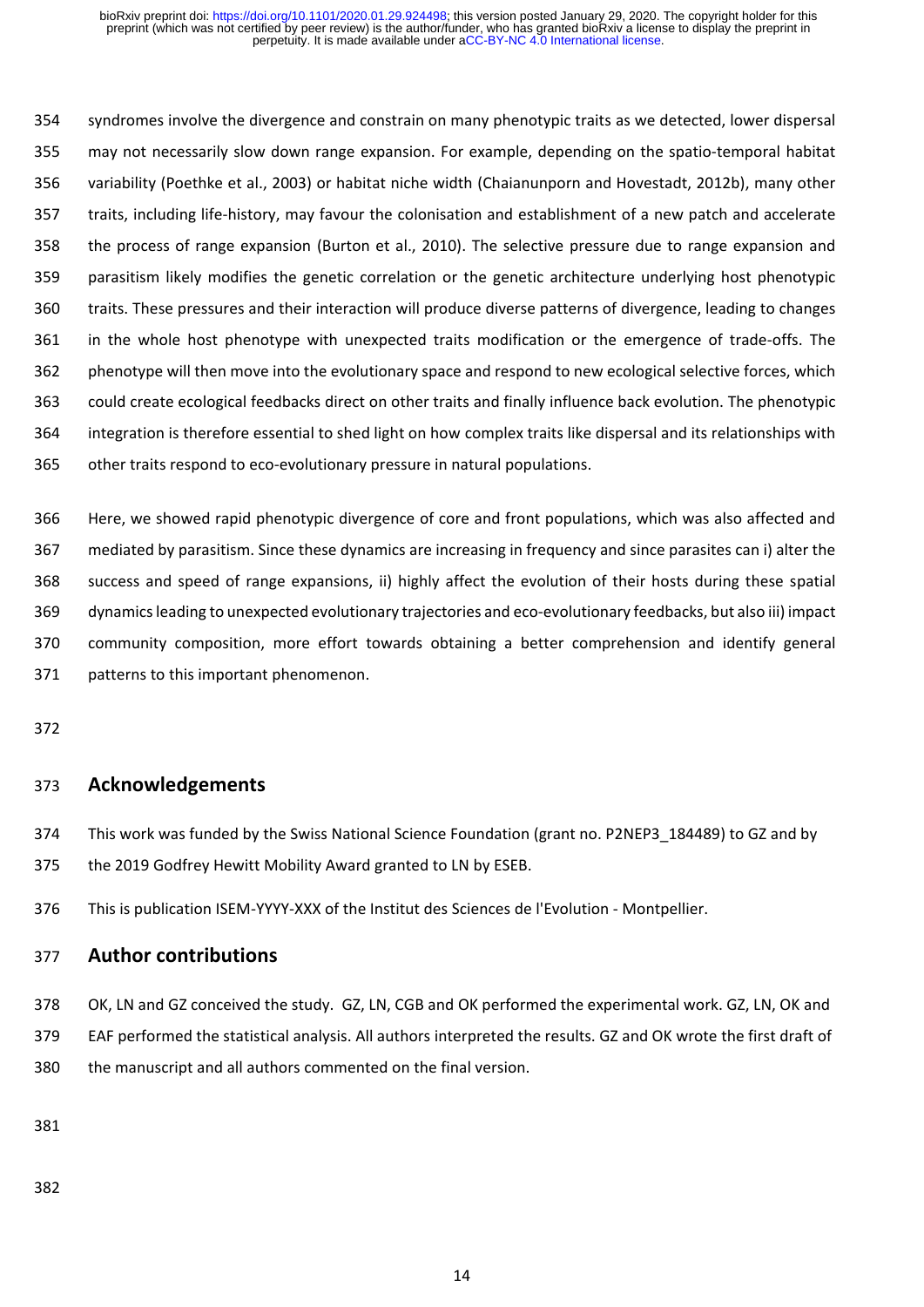## **References**

- Alford, R.A., Brown, G.P., Schwarzkopf, L., Phillips, B.L., and Shine, R. (2009). Comparisons through time and
- space suggest rapid evolution of dispersal behaviour in an invasive species. Wildl. Res. *36*, 23.
- Altermatt, F., Fronhofer, E.A., Garnier, A., Giometto, A., Hammes, F., Klecka, J., Legrand, D., Mächler, E.,

Massie, T.M., Pennekamp, F., et al. (2015). Big answers from small worlds: a user's guide for protist

- microcosms as a model system in ecology and evolution. Methods Ecol. Evol. *6*, 218–231.
- Bonte, D., Dyck, H.V., Bullock, J.M., Coulon, A., Delgado, M., Gibbs, M., Lehouck, V., Matthysen, E., Mustin,
- K., Saastamoinen, M., et al. (2012). Costs of dispersal. Biol. Rev. *87*, 290–312.
- Boots, M., and Begon, M. (1993). Trade-Offs with Resistance to a Granulosis Virus in the Indian Meal Moth,
- Examined by a Laboratory Evolution Experiment. Funct. Ecol. *7*, 528–534.
- Bowler, D.E., and Benton, T.G. (2005). Causes and consequences of animal dispersal strategies: relating individual behaviour to spatial dynamics. Biol. Rev. *80*, 205–225.
- Brockhurst, M.A., Buckling, A., Poullain, V., and Hochberg, M.E. (2007). The impact of migration from parasite-free patches on antagonistic host-parasite coevolution. Evolution *61*, 1238–1243.
- Brown, G.P., Kelehear, C., Shilton, C.M., Phillips, B.L., and Shine, R. (2015). Stress and immunity at the invasion
- front: a comparison across cane toad (*Rhinella marina*) populations. Biol. J. Linn. Soc. *116*, 748–760.
- Burton, O.J., Phillips, B.L., and Travis, J.M.J. (2010). Trade-offs and the evolution of life-histories during range
- expansion: Evolution during range expansion. Ecol. Lett. *13*, 1210–1220.
- Chaianunporn, T., and Hovestadt, T. (2012a). Evolution of dispersal in metacommunities of interacting species. J. Evol. Biol. *25*, 2511–2525.
- Chaianunporn, T., and Hovestadt, T. (2012b). Concurrent evolution of random dispersal and habitat niche width in host-parasitoid systems. Ecol. Model. *247*, 241–250.
- Clobert, J., Galliard, J.-F.L., Cote, J., Meylan, S., and Massot, M. (2009). Informed dispersal, heterogeneity in animal dispersal syndromes and the dynamics of spatially structured populations. Ecol. Lett. *12*, 197–209.
- Clobert, J., Baguette, M., Benton, T.G., and Bullock, J.M. (2012). Dispersal Ecology and Evolution (Oxford University Press).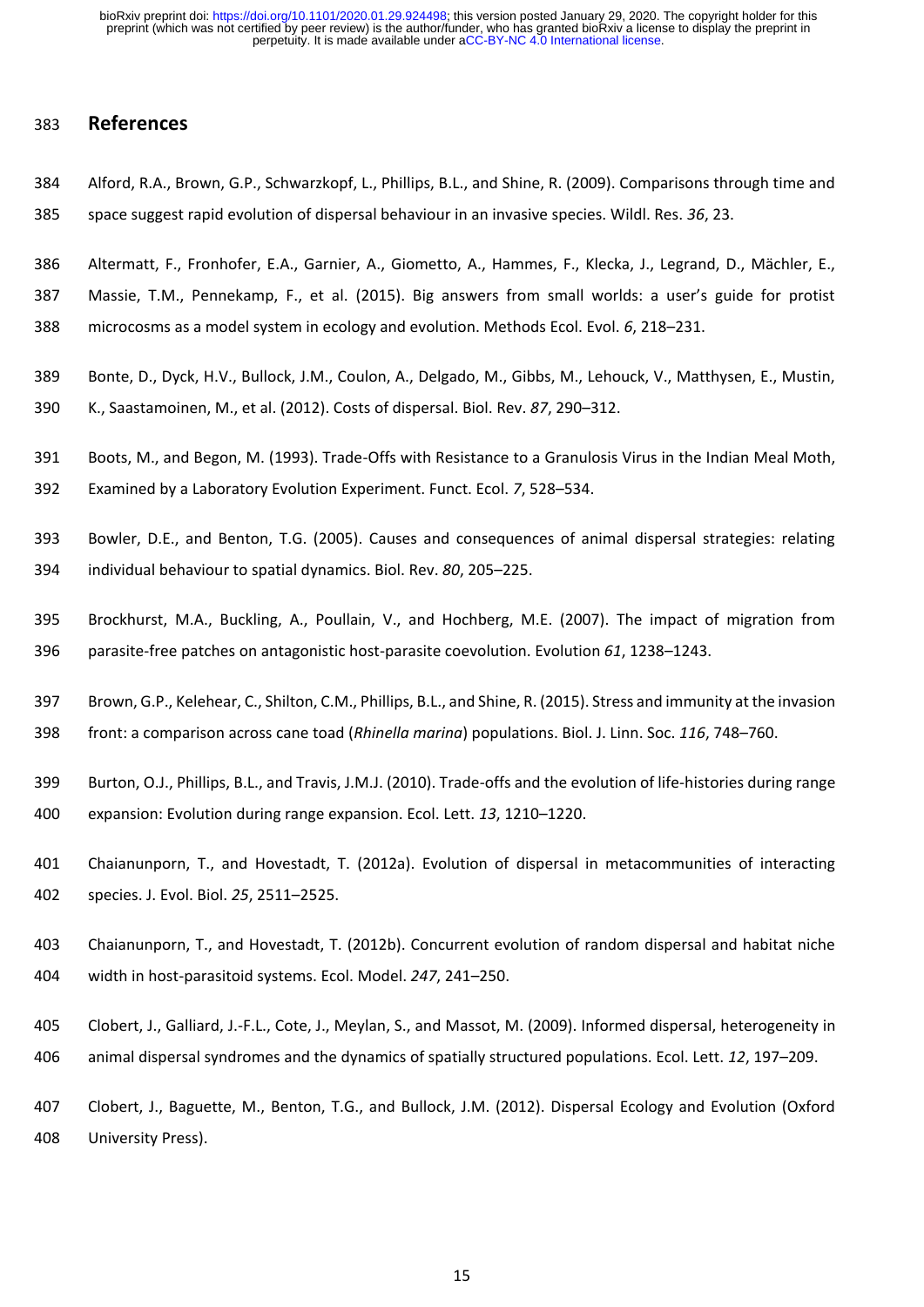- Cote, J., Bestion, E., Jacob, S., Travis, J., Legrand, D., and Baguette, M. (2017). Evolution of dispersal strategies
- and dispersal syndromes in fragmented landscapes. Ecography *40*, 56–73.
- Daversa, D.R., Fenton, A., Dell, A.I., Garner, T.W.J., and Manica, A. (2017). Infections on the move: how
- transient phases of host movement influence disease spread. Proc. R. Soc. B Biol. Sci. *284*, 20171807.
- Duncan, A.B., Fellous, S., and Kaltz, O. (2011). Reverse Evolution: Selection Against Costly Resistance in
- Disease-Free Microcosm Populations of *Paramecium Caudatum*. Evolution *65*, 3462–3474.
- Dunn, A.M., Torchin, M.E., Hatcher, M.J., Kotanen, P.M., Blumenthal, D.M., Byers, J.E., Coon, C.A.C., Frankel,
- V.M., Holt, R.D., Hufbauer, R.A., et al. (2012). Indirect effects of parasites in invasions. Funct. Ecol. *26*, 1262– 1274.
- Fellous, S., Quillery, E., Duncan, A.B., and Kaltz, O. (2011). Parasitic infection reduces dispersal of ciliate host. Biol. Lett. *7*, 327–329.
- Fokin, S.I. (2004). Bacterial Endocytobionts of Ciliophora and Their Interactions with the Host Cell. In International Review of Cytology, (Elsevier), pp. 181–249.
- Friedenberg, N.A. (2003). Experimental evolution of dispersal in spatiotemporally variable microcosms. Ecol. Lett. *6*, 953–959.
- Fronhofer, E.A., and Altermatt, F. (2015). Eco-evolutionary feedbacks during experimental range expansions. Nat. Commun. *6*.
- Görtz, H. D., and Fokin, S. I. (2009). Diversity of *Holospora* bacteria in *Paramecium*. In: Fujishima, M. (ed.), Endosymbionts in *Paramecium* (Springer US).
- Govaert, L., Fronhofer, E.A., Lion, S., Eizaguirre, C., Bonte, D., Egas, M., Hendry, A.P., Martins, A.D.B., Melián,
- C.J., Raeymaekers, J.A.M., et al. (2019). Eco-evolutionary feedbacks—Theoretical models and perspectives. Funct. Ecol. *33*, 13–30.
- Haag, C.R., and Ebert, D. (2004). Parasite-mediated selection in experimental metapopulations of *Daphnia magna*. Proc. R. Soc. B-Biol. Sci. *271*, 2149–2155.
- Hall, M.D., Bento, G., and Ebert, D. (2017). The Evolutionary Consequences of Stepwise Infection Processes. Trends Ecol. Evol. *32*, 612–623.
- Hanski, I. (2012). Eco-evolutionary dynamics in a changing world. Ann. N. Y. Acad. Sci. *1249*, 1–17.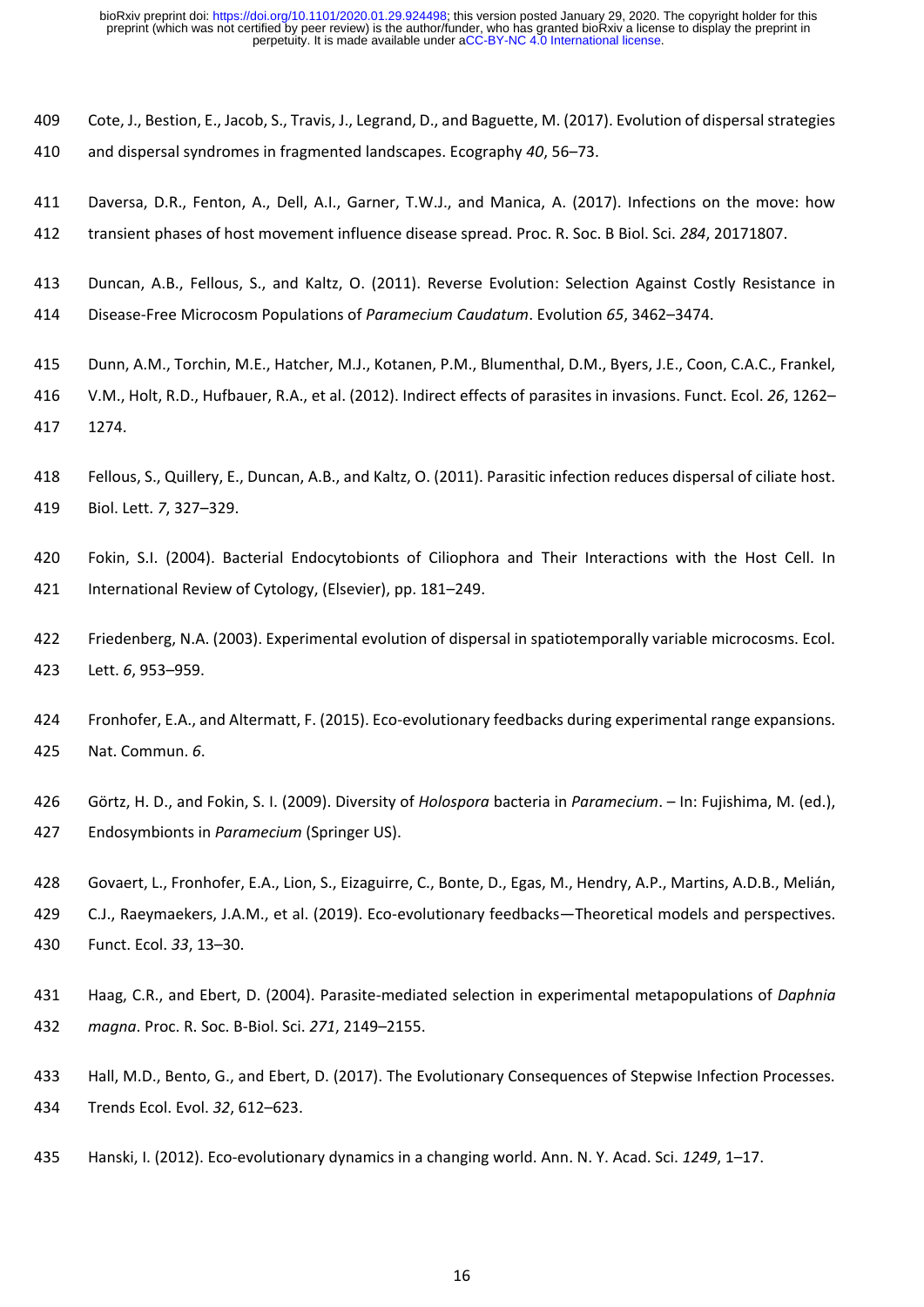- Hastings, A., Cuddington, K., Davies, K.F., Dugaw, C.J., Elmendorf, S., Freestone, A., Harrison, S., Holland, M.,
- Lambrinos, J., Malvadkar, U., et al. (2005). The spatial spread of invasions: new developments in theory and
- evidence. Ecol. Lett. *8*, 91–101.
- Hill, J.K., Thomas, C.D., and Huntley, B. (1999). Climate and habitat availability determine 20th century changes in a butterfly's range margin. Proc. R. Soc. B Biol. Sci. *266*, 1197.
- Hochberg, M.E., and Ives, A.R. (1999). Can natural enemies enforce geographical range limits? Ecography *22*, 268–276.
- Josse, J., and Husson, F. (2016). missMDA: A Package for Handling Missing Values in Multivariate Data Analysis. J. Stat. Softw. *70*, 1–31.
- Koskella, B., Taylor, T.B., Bates, J., and Buckling, A. (2011). Using experimental evolution to explore natural
- patterns between bacterial motility and resistance to bacteriophages. ISME J. *5*, 1809–1817.
- Kubisch, A., Holt, R.D., Poethke, H.-J., and Fronhofer, E.A. (2014). Where am I and why? Synthesizing range
- biology and the eco-evolutionary dynamics of dispersal. Oikos *123*, 5–22.
- Legrand, D., Cote, J., Fronhofer, E.A., Holt, R.D., Ronce, O., Schtickzelle, N., Travis, J.M.J., and Clobert, J. (2017). Eco-evolutionary dynamics in fragmented landscapes. Ecography *40*, 9–25.
- Lennon, J.T., Khatana, S.A.M., Marston, M.F., and Martiny, J.B.H. (2007). Is there a cost of virus resistance in marine cyanobacteria? ISME J. *1*, 300–312.
- Leotard, G., Debout, G., Dalecky, A., Guillot, S., Gaume, L., Mckey, D., and Kjellberg, F. (2009). Range Expansion Drives Dispersal Evolution In An Equatorial Three-Species Symbiosis. PLOS ONE *4*.
- Lohse, K., Gutierrez, A., and Kaltz, O. (2006). Experimental evolution of resistance in *Paramecium caudatum* against the bacterial parasite *Holospora undulata*. Evolution *60*, 1177–1186.
- Lombaert, E., Estoup, A., Facon, B., Joubard, B., Grégoire, J.-C., Jannin, A., Blin, A., and Guillemaud, T. (2014).
- Rapid increase in dispersal during range expansion in the invasive ladybird *Harmonia axyridis*. J. Evol. Biol. *27*, 508–517.
- Muller-Landau, H.C., Levin, S.A., and Keymer, J.E. (2003). Theoretical Perspectives on Evolution of Long-Distance Dispersal and the Example of Specialized Pests. Ecology *84*, 1957–1967.
- Nidelet, T., and Kaltz, O. (2007). Direct and correlated response to selection in a host-parasite system: testing
- for the emergence of genotype specificity. Evolution *61*, 1803–1811.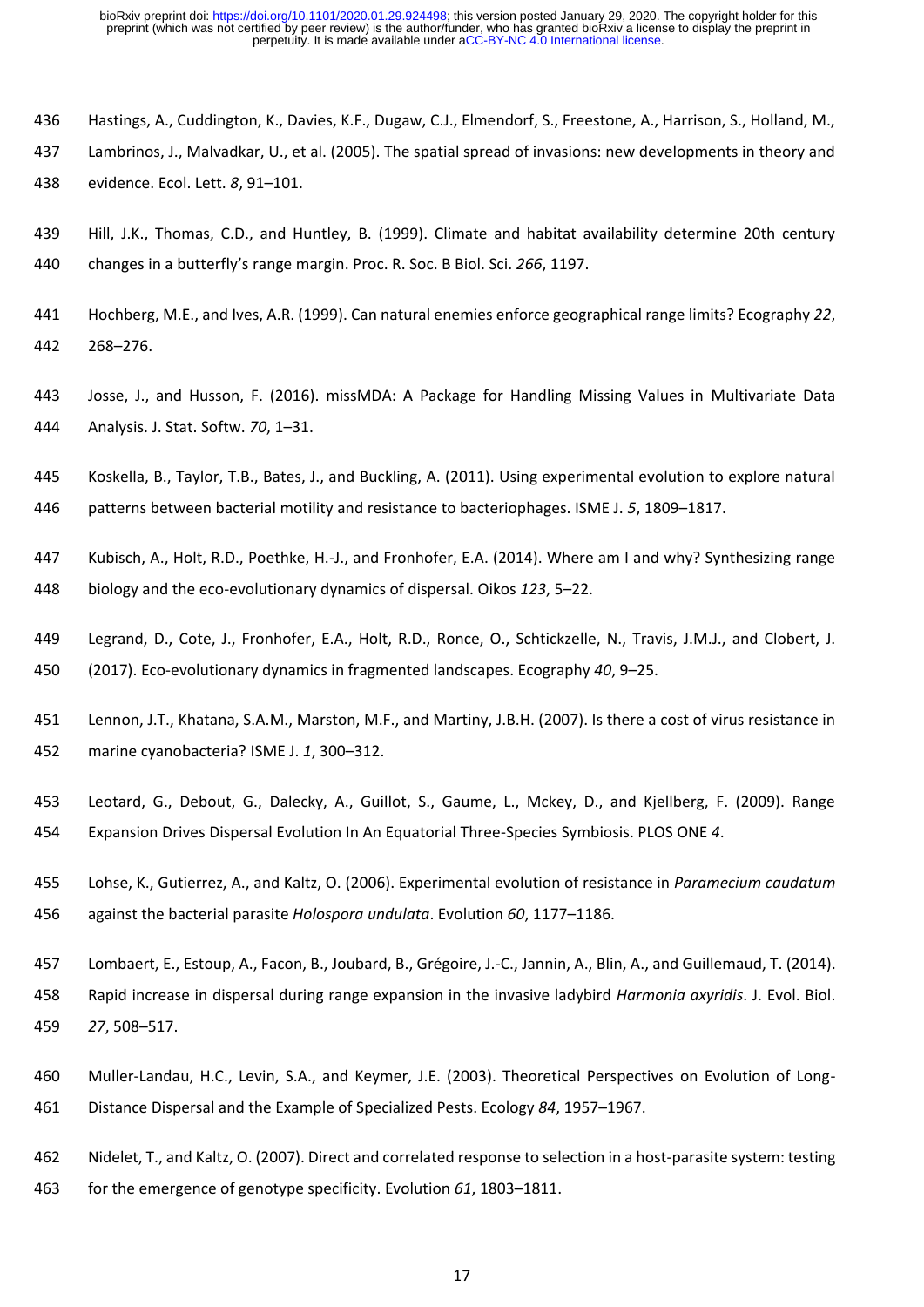- Ochocki, B.M., and Miller, T.E.X. (2017). Rapid evolution of dispersal ability makes biological invasions faster and more variable. Nat. Commun. *8*, 1–8.
- Packer, A., and Clay, K. (2000). Soil pathogens and spatial patterns of seedling mortality in a temperate tree. Nature *404*, 278–281.
- Parmesan, C., and Yohe, G. (2003). A globally coherent fingerprint of climate change impacts across natural systems. Nature *421*, 37–42.
- Pecl, G.T., Araújo, M.B., Bell, J.D., Blanchard, J., Bonebrake, T.C., Chen, I.-C., Clark, T.D., Colwell, R.K., Danielsen, F., Evengård, B., et al. (2017). Biodiversity redistribution under climate change: Impacts on ecosystems and human well-being. Science *355*.
- Pennekamp, F., Schtickzelle, N., and Petchey, O.L. (2015). BEMOVI, software for extracting behavior and morphology from videos, illustrated with analyses of microbes. Ecol. Evol. *5*, 2584–2595.
- Petegem, K.V., Moerman, F., Dahirel, M., Fronhofer, E.A., Vandegehuchte, M.L., Leeuwen, T.V., Wybouw, N.,
- Stoks, R., and Bonte, D. (2018). Kin competition accelerates experimental range expansion in an arthropod herbivore. Ecol. Lett. *21*, 225–234.
- Peterson, R.A., and Cavanaugh, J.E. (2019). Ordered quantile normalization: a semiparametric transformation built for the cross-validation era. J. Appl. Stat. *0*, 1–16.
- Phillips, B.L., Brown, G.P., Webb, J.K., and Shine, R. (2006). Invasion and the evolution of speed in toads. Nature *439*, 803–803.
- Pillai, P., Gonzalez, A., and Loreau, M. (2012). Evolution of Dispersal in a Predator-Prey Metacommunity. Am. Nat. *179*, 204–216.
- Poethke, H.J., Hovestadt, T., and Mitesser, O. (2003). Local Extinction and the Evolution of Dispersal Rates: Causes and Correlations. Am. Nat. *161*, 631–640.
- Poethke, H.J., Weisser, W.W., and Hovestadt, T. (2010). Predator-Induced Dispersal and the Evolution of Conditional Dispersal in Correlated Environments. Am. Nat. *175*, 577–586.
- Poulin, R. (2017). Invasion ecology meets parasitology: Advances and challenges. Int. J. Parasitol. Parasites Wildl. *6*, 361–363.
- Restif, O., and Kaltz, O. (2006). Condition-dependent virulence in a horizontally and vertically transmitted bacterial parasite. Oikos *114*, 148–158.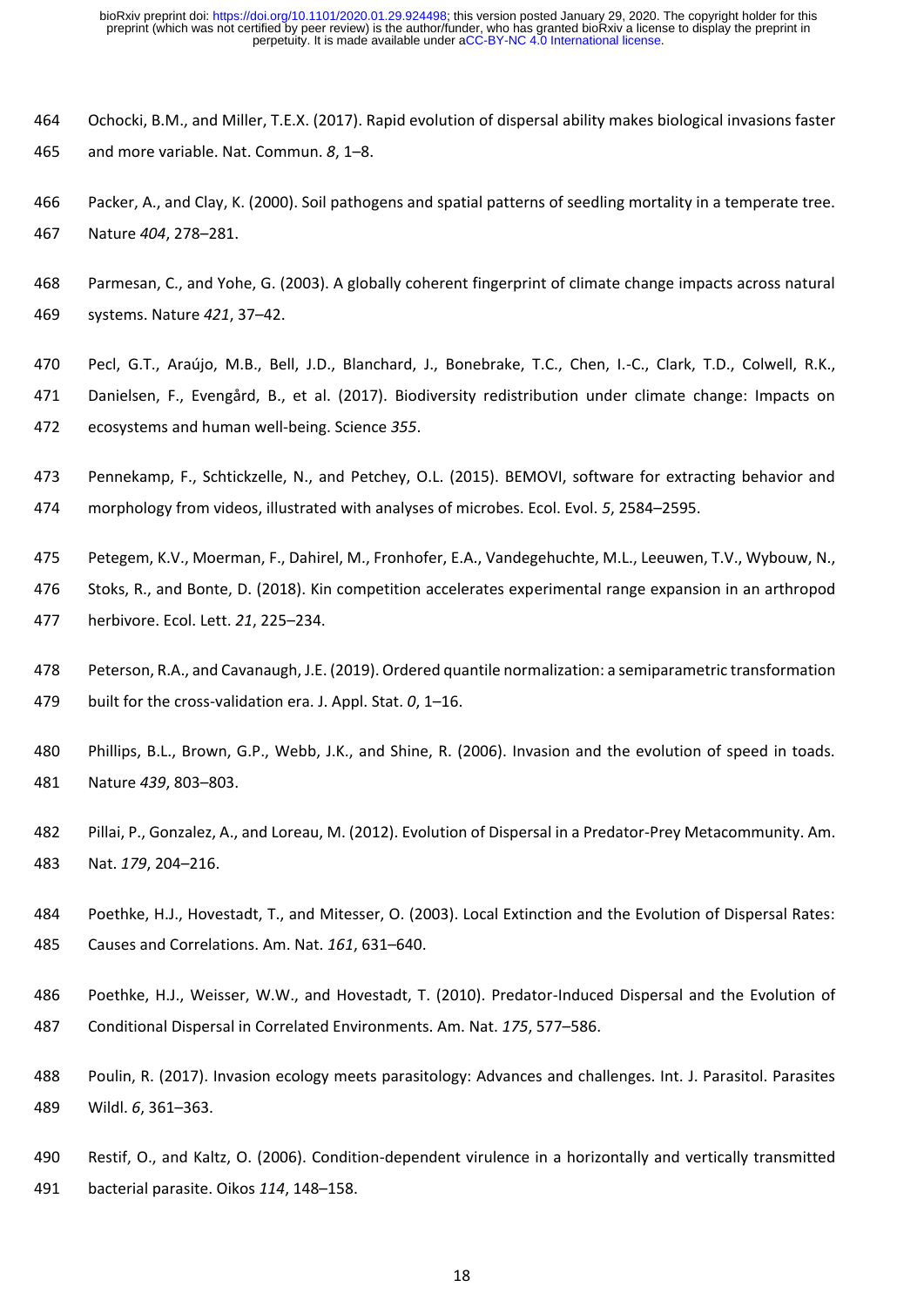- Ronce, O. (2007). How Does It Feel to Be Like a Rolling Stone? Ten Questions About Dispersal Evolution. Annu. Rev. Ecol. Evol. Syst. *38*, 231–253.
- Rosenbaum, B., Raatz, M., Weithoff, G., Fussmann, G.F., and Gaedke, U. (2019). Estimating Parameters From Multiple Time Series of Population Dynamics Using Bayesian Inference. Front. Ecol. Evol. *6*.
- Saastamoinen, M., Bocedi, G., Cote, J., Legrand, D., Guillaume, F., Wheat, C.W., Fronhofer, E.A., Garcia, C.,
- Henry, R., Husby, A., et al. (2018). Genetics of dispersal. Biol. Rev. *93*, 574–599.
- Schmid-Hempel, P. (2003). Variation in immune defence as a question of evolutionary ecology. Proc. R. Soc. B Biol. Sci. *270*, 357–366.
- Sheldon, B.C., and Verhulst, S. (1996). Ecological immunology: costly parasite defences and trade-offs in evolutionary ecology. Trends Ecol. Evol. *11*, 317–321.
- Simmons, A.D., and Thomas, C.D. (2004). Changes in dispersal during species' range expansions. Am. Nat. *164*, 378–395.
- Stevens, V.M., Whitmee, S., Galliard, J.-F.L., Clobert, J., Böhning‐Gaese, K., Bonte, D., Brändle, M., Dehling, D.M., Hof, C., Trochet, A., et al. (2014). A comparative analysis of dispersal syndromes in terrestrial and semi-terrestrial animals. Ecol. Lett. *17*, 1039–1052.
- Stoks, R., Govaert, L., Pauwels, K., Jansen, B., and De Meester, L. (2016). Resurrecting complexity: the interplay of plasticity and rapid evolution in the multiple trait response to strong changes in predation pressure in the water flea *Daphnia magna*. Ecol. Lett. *19*, 180–190.
- Strauss, A., White, A., and Boots, M. (2012). Invading with biological weapons: the importance of disease-mediated invasions. Funct. Ecol. *26*, 1249–1261.
- Szűcs, M., Vahsen, M.L., Melbourne, B.A., Hoover, C., Weiss-Lehman, C., and Hufbauer, R.A. (2017). Rapid adaptive evolution in novel environments acts as an architect of population range expansion. Proc. Natl. Acad. Sci. *114*, 13501–13506.
- Taylor, T.B., and Buckling, A. (2011). Selection experiments reveal trade-offs between swimming and twitching motilities in *Pseudomonas aeruginosa*. Evolution *65*, 3060–3069.
- Taylor, T.B., and Buckling, A. (2013). Bacterial motility confers fitness advantage in the presence of phages. J. Evol. Biol. *26*, 2154–2160.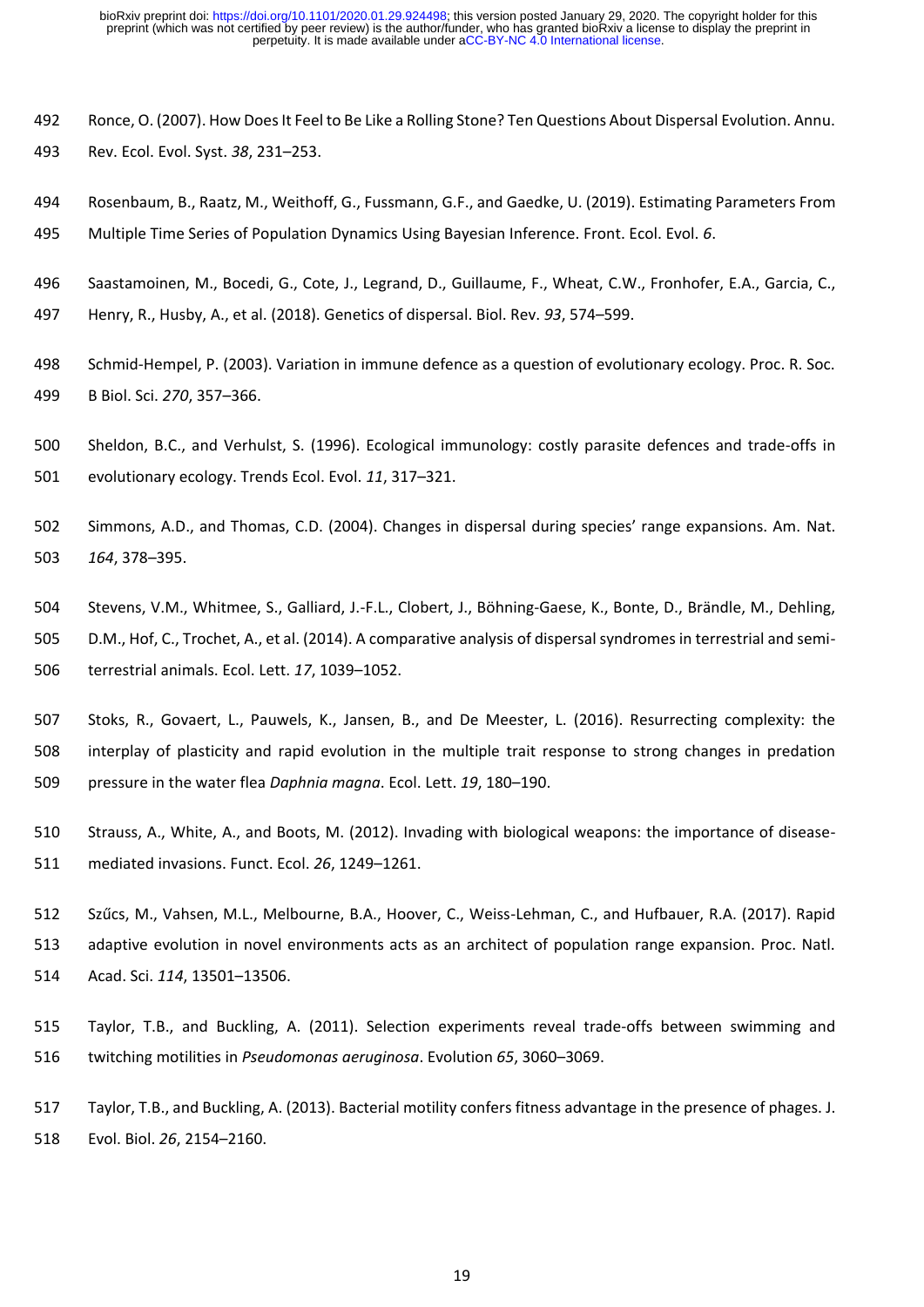- Thomas, C.D., Cameron, A., Green, R.E., Bakkenes, M., Beaumont, L.J., Collingham, Y.C., Erasmus, B.F.N.,
- Siqueira, M.F. de, Grainger, A., Hannah, L., et al. (2004). Extinction risk from climate change. Nature *427*, 145– 148.
- Weiss-Lehman, C., Hufbauer, R.A., and Melbourne, B.A. (2017). Rapid trait evolution drives increased speed
- and variance in experimental range expansions. Nat. Commun. *8*, 1–7.
- Whitchurch, C.B., and Mattick, J.S. (1994). *Escherichia coli* contains a set of genes homologous to those
- involved in protein secretion, DNA uptake and the assembly of type-4 fimbriae in other bacteria. Gene *150*, 9–15.
- Wichterman, R. (1986). The Biology of *Paramecium* (Springer US).
- Williams, J.L., Kendall, B.E., and Levine, J.M. (2016). Rapid evolution accelerates plant population spread in
- fragmented experimental landscapes. Science *353*, 482–485.
- Williams, J.L., Hufbauer, R.A., and Miller, T.E.X. (2019). How Evolution Modifies the Variability of Range Expansion. Trends Ecol. Evol. *34*, 903–913.
- 
- 
- 
- 
- 
- 
- 
- 
- 
- 
- 
- 
- 
- 
-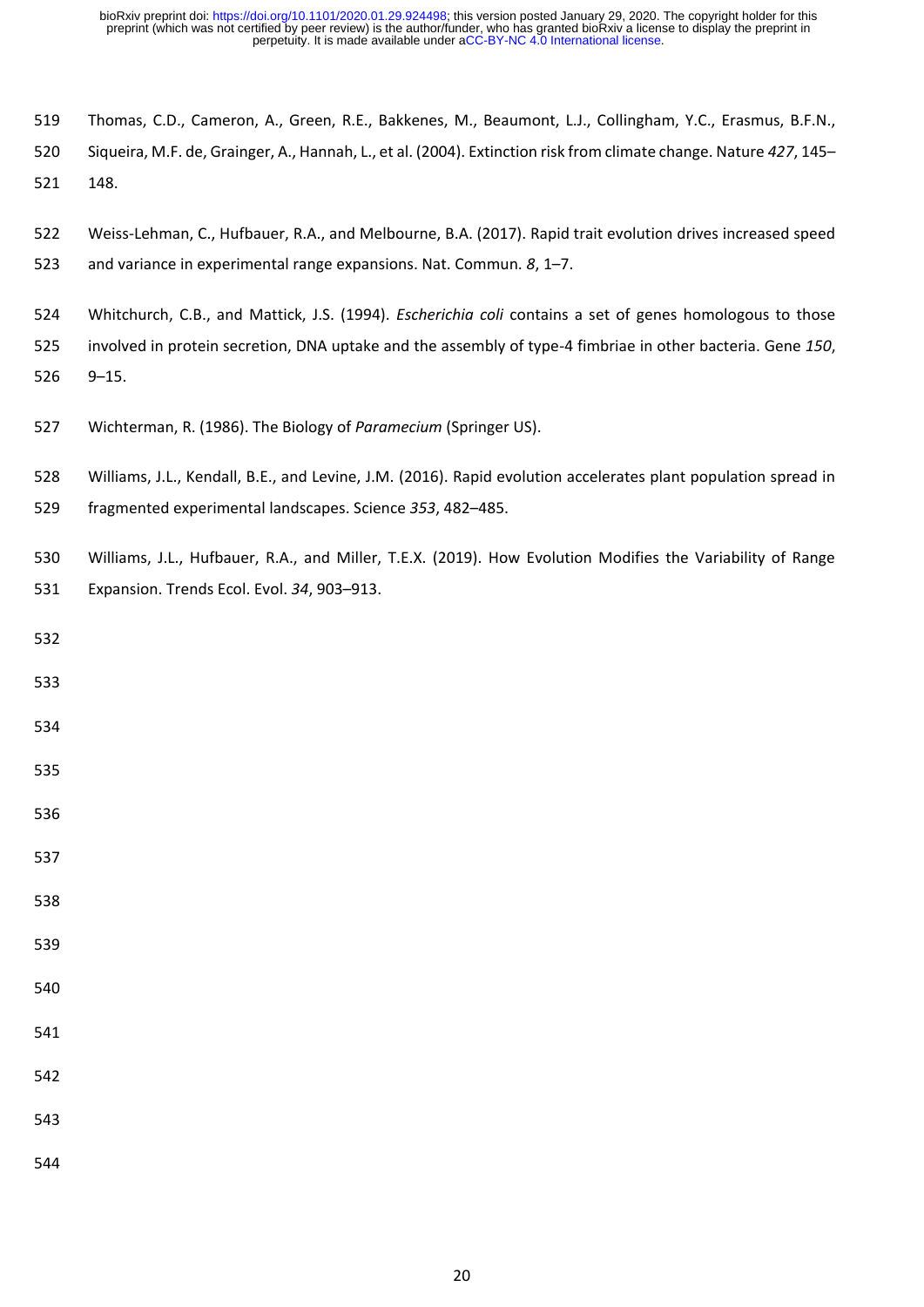# **Supplementary Information**

#### **Extraction protocol**

 Inocula were prepared concentrating by centrifugation infected paramecia (35000 RPM for 20 minutes) in Falcon tubesfilled with 15 mL of medium. After removing the supernatant, the concentrated individuals were transferred into 1.5 mL Eppendorf tubes containing 1 mm glass beads, and they were vortexed and crushed using a Qiagen TissuLyser (1.45 minutes at 30 oscillation frequency). The released infectious forms were then counted using a hemocytometer at 200 x magnification under a microscope (Leica DM LB2), and their concentration was adjusted with sterile water.

#### **Dispersal arenas**

 We first filled the two-patch system with 9.5 mL of fresh growth medium and we then closed the corridor with a clamp. Secondly, we filled to 12 mL one of the two tubes, the core patch, using the paramecia and medium from an experimental selection line. The second tube, the front patch, was filled to 12 mL with fresh growth medium, and thus resulted empty at this stage. Thirdly, we removed the clamp and opened the corridor allowing the paramecia to actively disperse and swim from core to front patch or to stay in the core. 559 After three hours, we closed the corridor tube and we estimated the population density by taking a 200 µL sample from core and front patch and counting the number of individuals under a dissecting microscope.



 **Figure S1** Dispersal arenas used for the range expansion dynamics with representation of how the front treatment was propagated. The arenas were composed from two patches (core and front) interconnected by 5-cm silicon tubing serving as a corridor. The *paramecia* could displace from core to front patch through active dispersal once we removed the clamp blocking the corridor. In the long-term experiment, we alternated short episodes of dispersal (3h) with periods of population growth and maintenance (1 week = 1 cycle).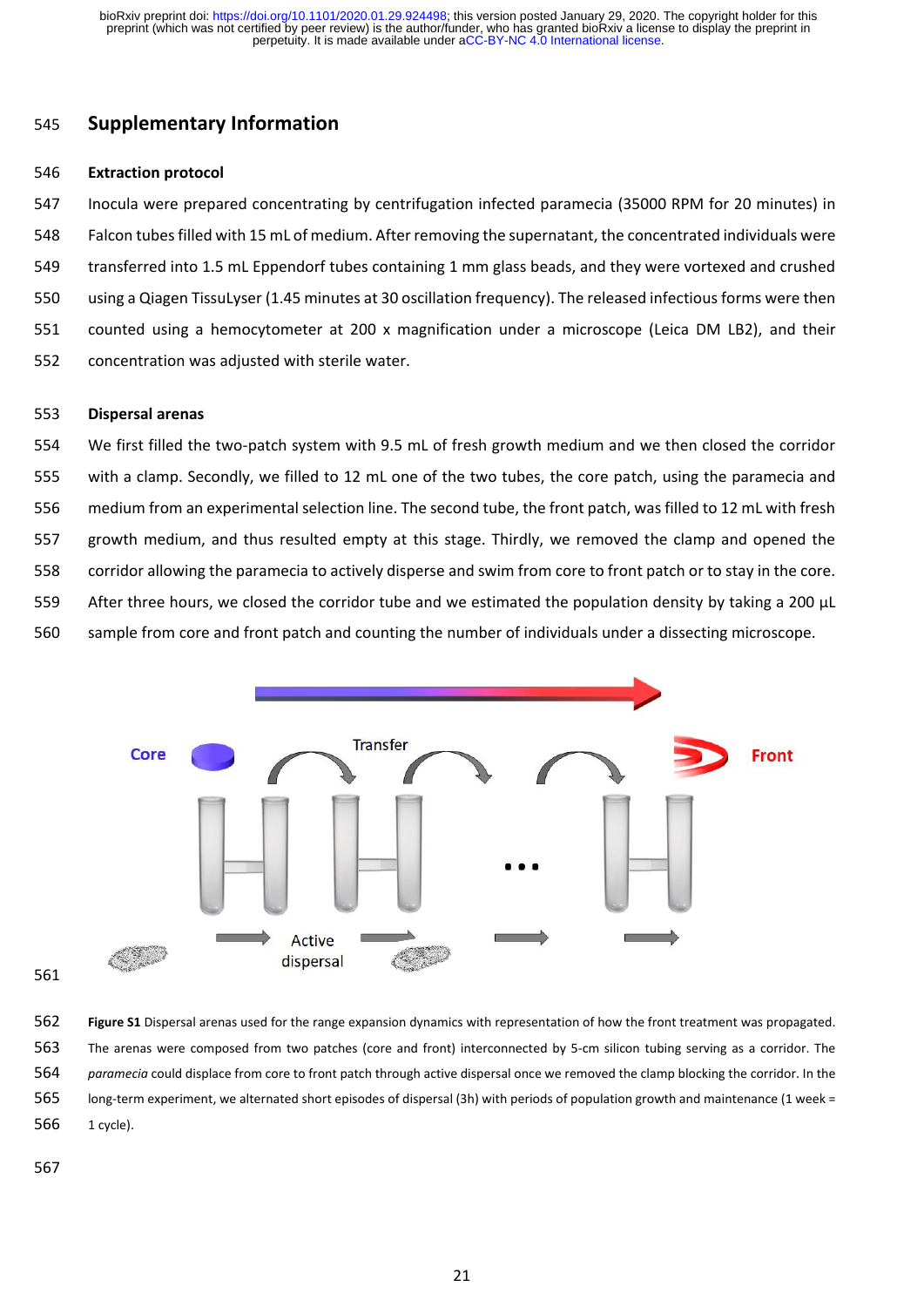## **Dispersal rate**

 We followed a similar procedure to what was previously described for thedispersal arenas. In short, we filled the 3-patch systems with 40 mL of fresh growth medium, we closed the two corridors with clamps, and then added the entire 25 mL of the final tube to the central compartment. Left and right tubes were filled with fresh growth medium to have the same amount of volume of the central tube, then the corridors were opened. We allowed the paramecia to actively disperse in both directions for three hours before closing the 574 dispersal corridors again. We sampled 500 µL from the core patch, 3 mL from both front patches and we estimated population densities.



 **Figure S2** Linear 3-patch arena used to measure dispersal rate after evolution (3 interconnected 50 mL Falcon tubes). The Paramecium dispersed from the middle to the two outer tubes (arrows). Similarly to the protocol used during the long-term experiment, we opened the corridors for 3 h. Dispersal rates were estimated by sampling and counting the Paramecium from the central tube (500 580 µl) and from the combined two outer tubes (3 mL). We did not control for the density of Paramecium placed in the middle tube of the dispersal arena. However, preliminary analysis showed no significant effect of density on dispersal rate (F1,54= 0.69, n.s.), and the covariate was therefore omitted from further analyses.



**Figure S3** Experimental design of the adaptation assays(16 x 4 x 3 tubes). Some technical replicates were lost during the manipulation,

and the final number was 180. This corresponded to the total of 60 monoclonal lines that were used in the analysis.